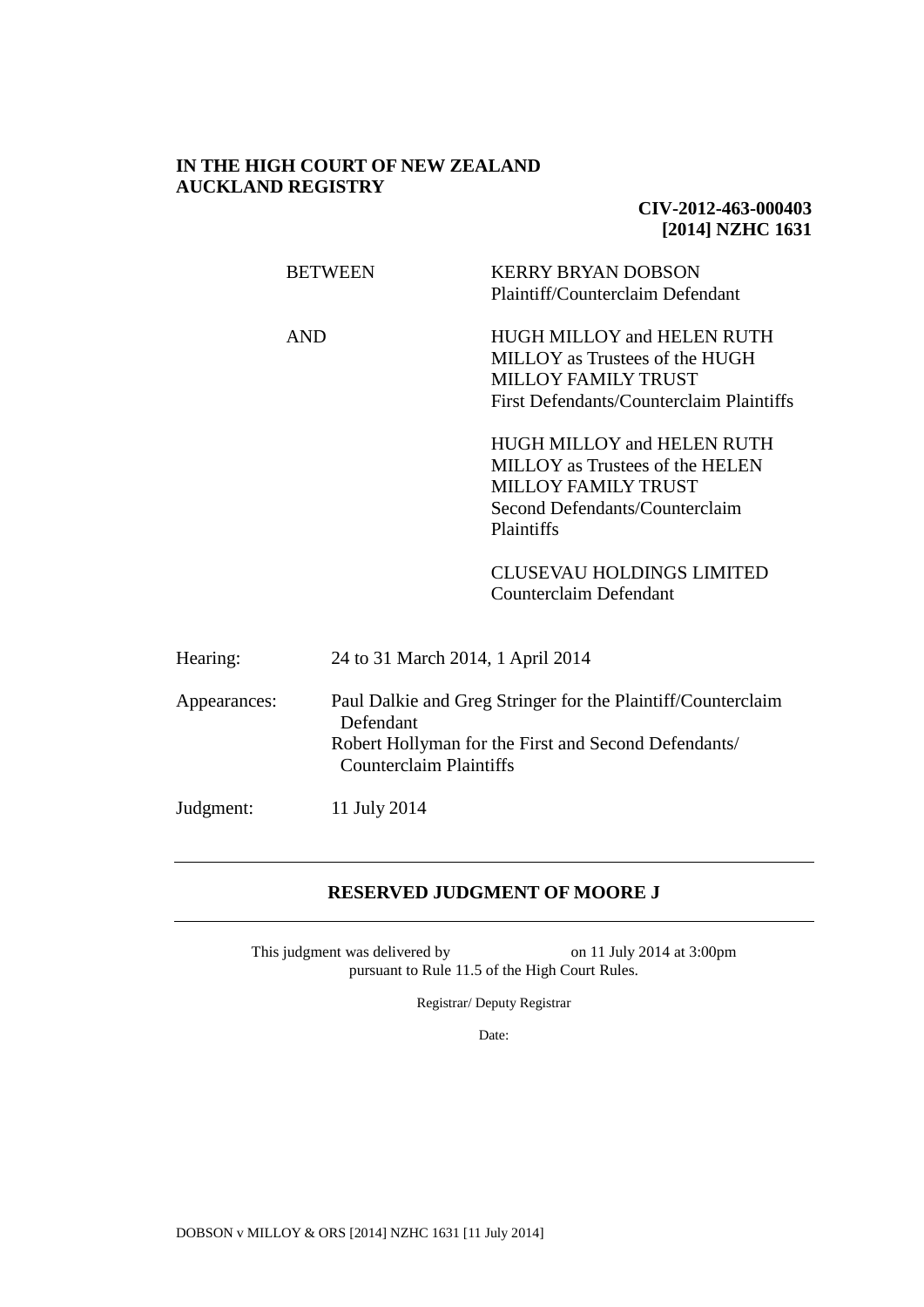# **CONTENTS**

| I            |                                                                     |  |
|--------------|---------------------------------------------------------------------|--|
| $\mathbf{I}$ | THE PLAINTIFF'S CLAIM                                               |  |
|              |                                                                     |  |
|              |                                                                     |  |
|              |                                                                     |  |
|              | Is there an express or implied agreement for unequal sharing? [34]  |  |
|              |                                                                     |  |
|              | Reasons for finding a binding 'no loss' agreement did not exist[43] |  |
|              |                                                                     |  |
|              |                                                                     |  |
|              |                                                                     |  |
|              |                                                                     |  |
|              |                                                                     |  |
|              |                                                                     |  |
|              |                                                                     |  |
|              |                                                                     |  |
| Ш            | <b>COUNTERCLAIM</b>                                                 |  |
|              |                                                                     |  |
|              |                                                                     |  |
|              |                                                                     |  |
|              |                                                                     |  |
|              |                                                                     |  |
|              |                                                                     |  |
|              |                                                                     |  |
| IV           | <b>SUMMARY OF CONCLUSIONS</b>                                       |  |
|              |                                                                     |  |
|              |                                                                     |  |
|              |                                                                     |  |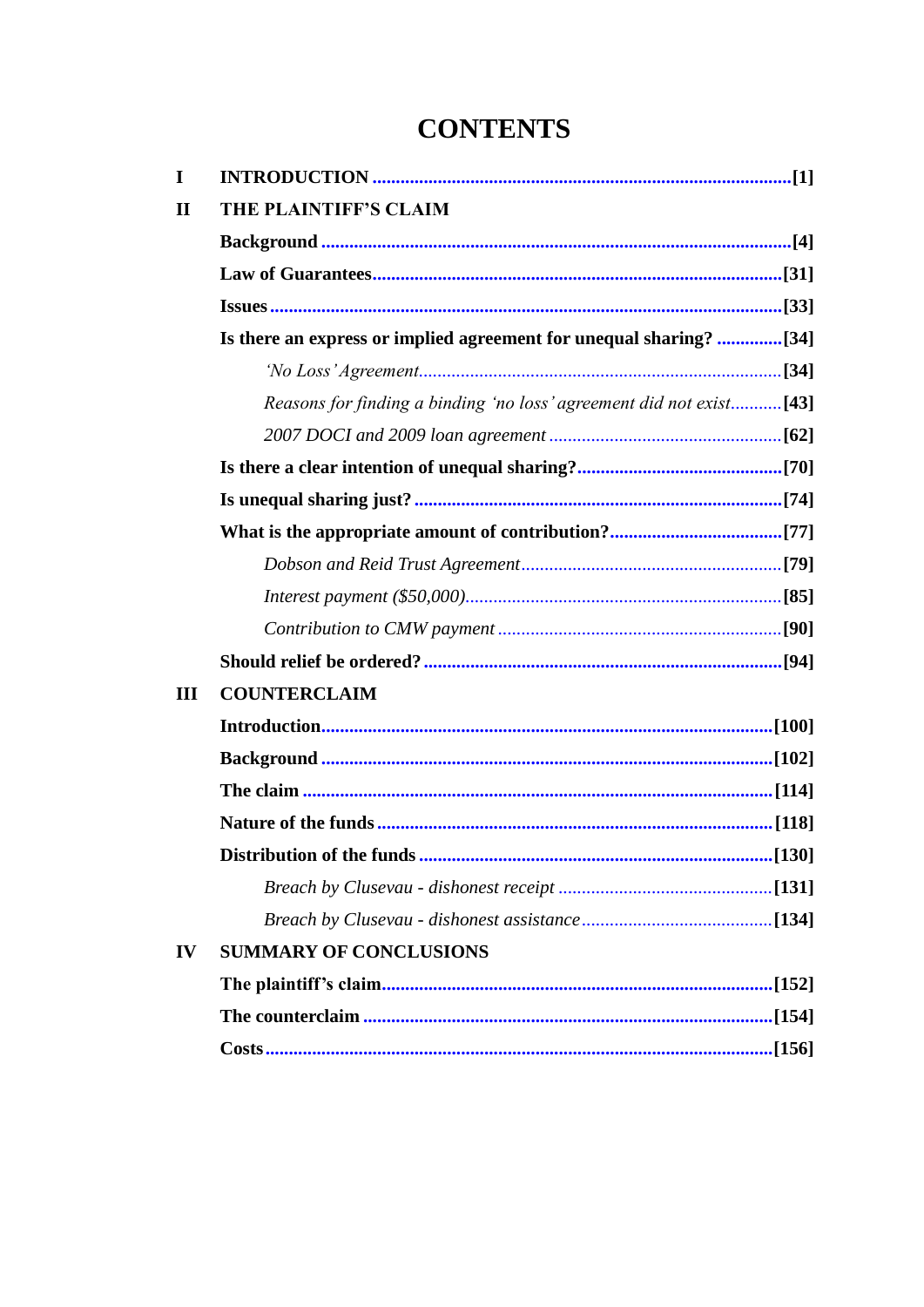# <span id="page-2-0"></span>**I INTRODUCTION**

<span id="page-2-1"></span>[1] Despite the complexity of the underlying facts, the central issue for determination in respect of the plaintiff's claim is the proper apportionment of liability under a bank loan.

[2] The plaintiff, Kerry Dobson, was required to sell his house due to his liability under a Westpac guarantee. Some of the funds obtained by the house sale were allocated by Westpac to the account of Hugh and Helen Milloy in their capacities as trustees of the Hugh Milloy Family Trust and Helen Milloy Family Trust (the defendants), who were also guarantors under the Westpac guarantee. Mr Dobson seeks to recover, in part or in full, the amount of the house sale proceeds. He makes this claim under the laws of contribution, a so-called 'no loss' agreement, ss 85 and 86 of the Judicature Act 1908, or alternatively under agreements made in 2007 and 2009.

[3] The defendant trustees have brought a counterclaim which relates to a different business venture. It relates to litigation which involved two New Zealand companies with connections to Mr Reid and Mr Milloy. The dispute centres on what happened to funds connected with the litigation. The defendant trustees claim that Mr Dobson dishonestly received the funds or, alternatively, knowingly assisted in the distribution of the funds in breach of the fiduciary duties owed to the MRW Trust of which the Milloy family trusts were beneficiaries.

# <span id="page-2-3"></span><span id="page-2-2"></span>**II THE PLAINTIFF'S CLAIM**

#### <span id="page-2-4"></span>**Background**

[4] Kerry Dobson, John Reid and Hugh Milloy had been business colleagues since the late 1980s. Messrs Reid and Milloy, with others, ran a number of companies and related trusts known as the Milloy Reid Wong group ("MRW"). Mr Dobson, an accountant, provided the group with taxation and general accounting services.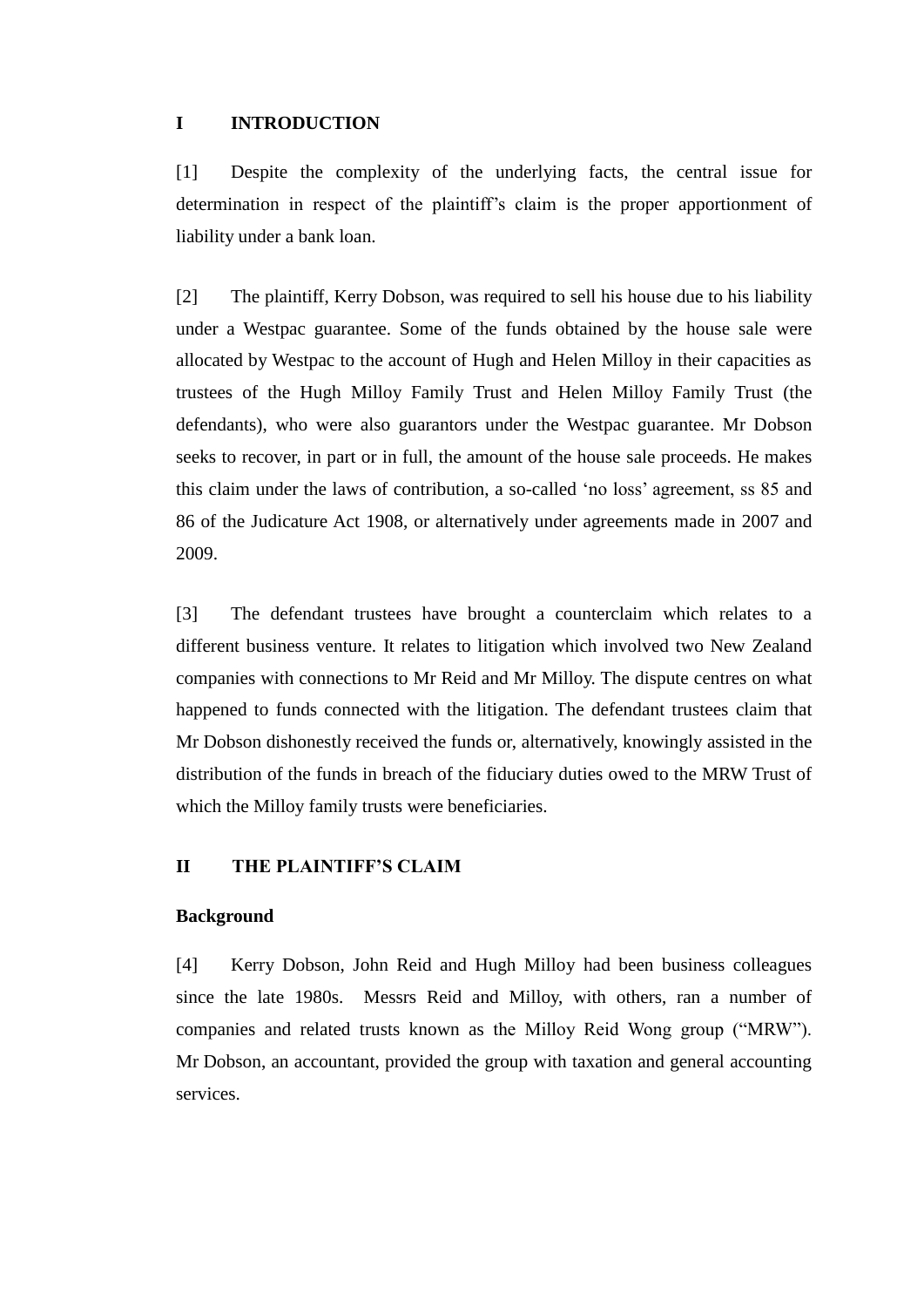[5] In 1999, Digitech (Australia) Limited ("DTAL"), a company in the MRW group, became involved in substantial litigation in New South Wales.

[6] The defendants in the New South Wales litigation successfully applied for security for costs in the sum of AUD\$2,000,000. Mr Reid approached Viking Capital Limited ("Viking") who agreed to assist in funding the amount for security for costs, subject to having 75% of its exposure underwritten by Mr and Mrs Milloy as trustees of the family trusts, Mr Reid's family trust and Mr Dobson.

[7] Legal advice on the litigation risk indicated the plaintiffs had a strong case. Posting security for costs was viewed as a means to ensure the potential financial benefits arising out of a successful outcome were preserved. It was thus decided that Messrs Reid, Milloy and Dobson, together with Viking, would approach Westpac to negotiate a bond facility to meet the security for costs order.

[8] Westpac was willing to provide the bond facility of AUD\$1,340,000 to Viking but required security in the form of a guarantee and indemnity from the defendant trustees; John and Robyn Reid and Tim MacAvoy, as trustees of the R M Reid Trust ("Reid Trust") and Mr Dobson ("the 2007 guarantors").

[9] Westpac also required registered mortgages over the properties owned in New Zealand by Messrs Milloy, Reid and Dobson.

[10] Viking was recorded as the customer on the loan agreement. However, Mr Dobson, the Reid Trust and the defendant trustees agreed to assume 75% of the liability for the total bond facility in a separate agreement with Viking ("the Security Agreement").

[11] Under the Security Agreement, the maximum liability was set at AUD\$2,000,000. The guarantors agreed to share the risk between themselves and Viking in the following proportions:

- (a) Mr Dobson  $13\%$ ;
- (b) the Milloy trusts 31%;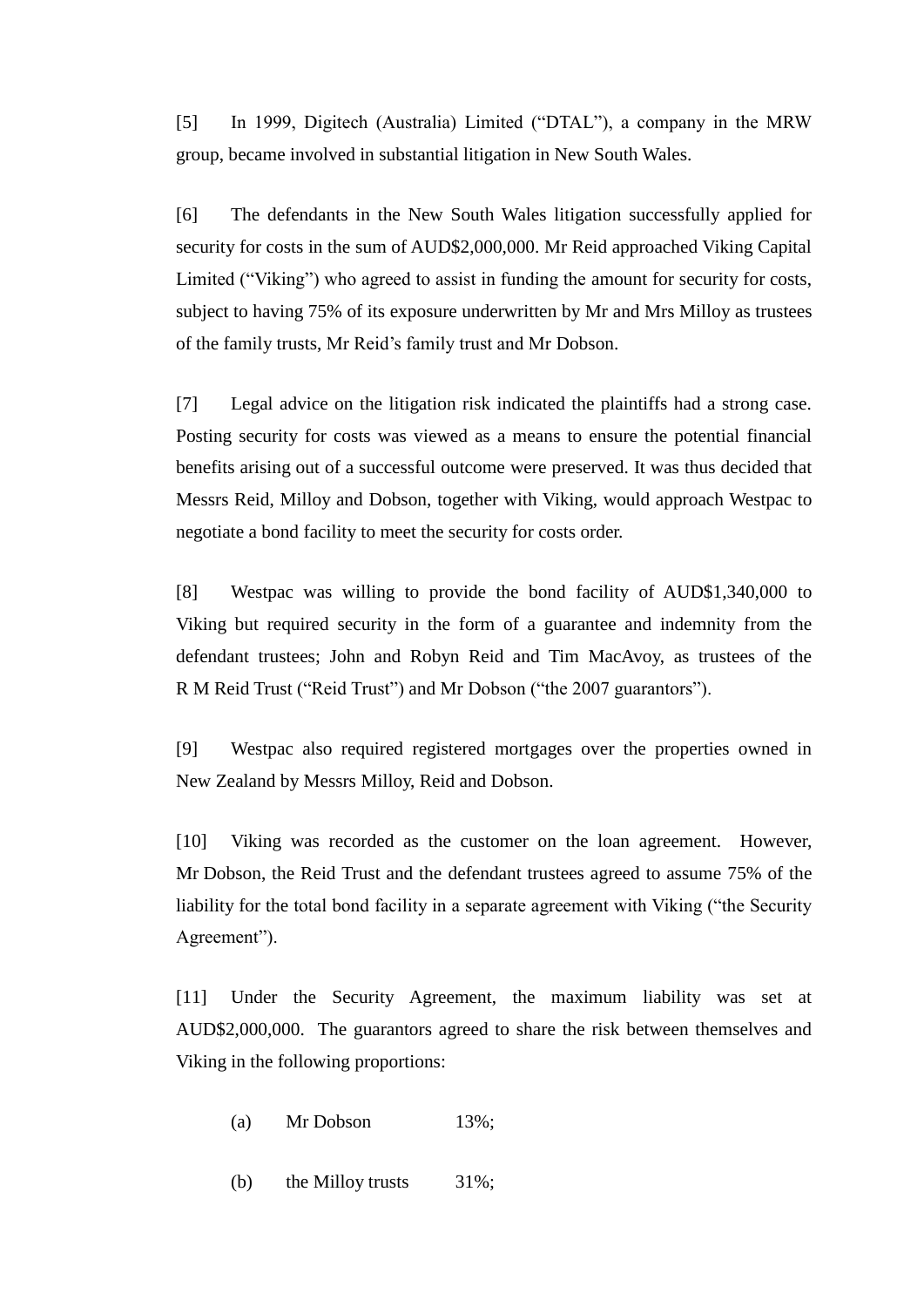- (c) the Reid Trust  $31\%$ ;
- (d) Viking 25%.

[12] A separate Deed of Contribution and Indemnity ("the 2007 DOCI") was entered into by the guarantors of the Westpac security to record the proportions of their respective liabilities relative to each other in the event their guarantee to Westpac was called upon. The agreed proportions (out of 100%) were as follows:

| (a) | Dobson        | 17.33%; |
|-----|---------------|---------|
| (b) | Milloy trusts | 41.33%; |
| (c) | Reid trust    | 41.33%. |

[13] In September 2008, the New South Wales litigation was lost at first instance and Westpac's bond for the security for costs was called on.

[14] In anticipation, Mr Reid initiated discussions with Westpac to explore the possibility of rolling the debt facility over as none of the parties was in a position to repay the debt in full.

[15] Messrs Reid and Dobson claim it was at about this time an oral agreement, known and referred to in these proceedings as the 'no loss' agreement, was reached between the Reid and Milloy interests and Mr Dobson. Its purported effect was that Mr Dobson's proportion of the shared liability was extinguished and Messrs Reid and Milloy would assume liability in equal proportions for the full amount. Mr Milloy denies such an agreement ever existed.

[16] Westpac did not agree to roll the bond debt over. Instead, the bank required the parties to enter into a new loan facility and a new guarantee. In particular, Westpac wanted the Milloy, Reid and Dobson interests to assume full responsibility for the debt. Mr Reid negotiated with Viking to make a cash payment of \$147,000 (which Viking reduced to \$75,000) with regular monthly payments to pay off the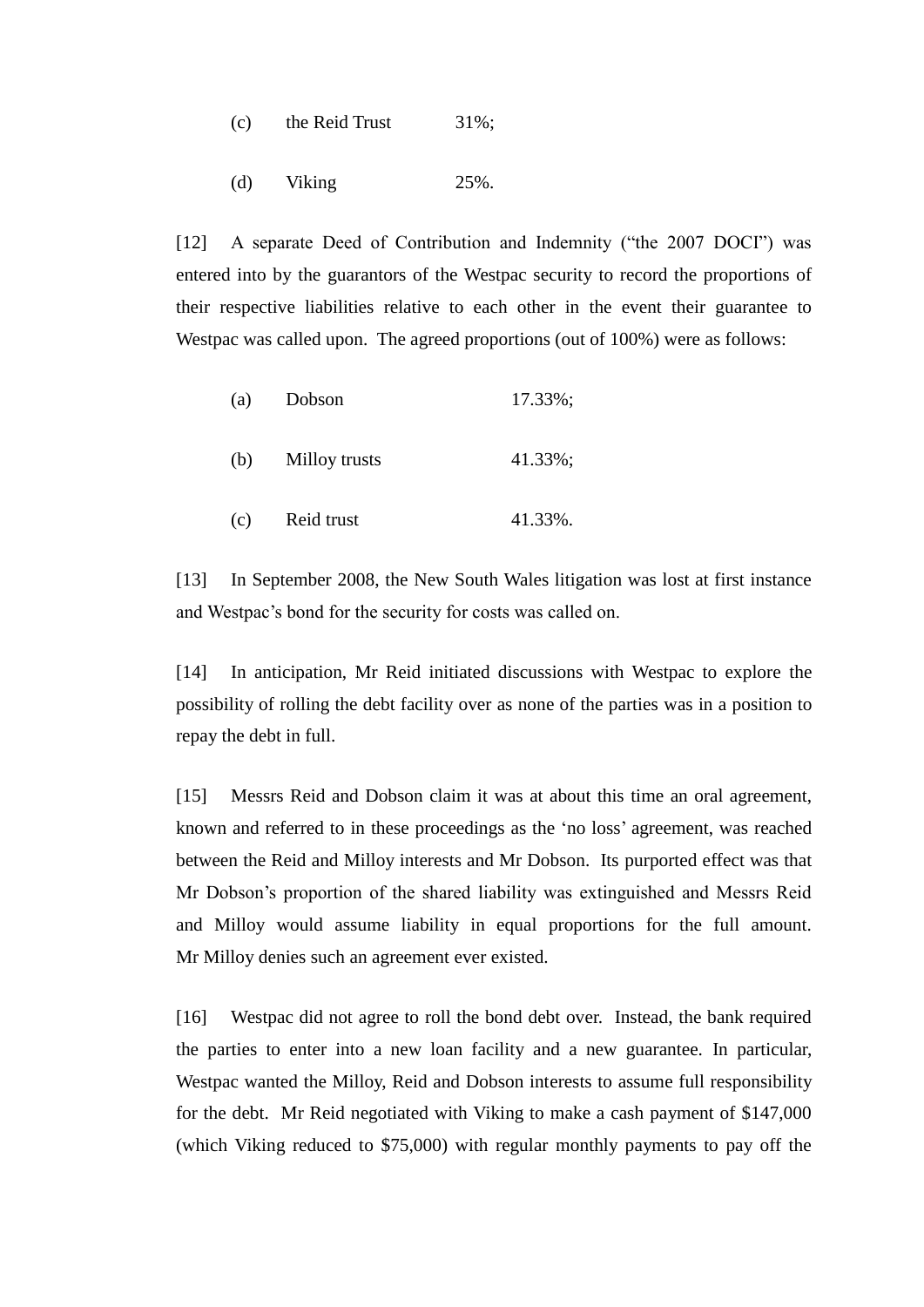25% share. It is not in issue that the 2009 loan was incurred to pay off the 2007 bond debt.

[17] The arrangements for the new loan were agreed in December 2008. They were as follows:

- (a) \$725,000 from the Reid Trust;
- (b) \$725,000 from the Milloy trusts;
- (c) \$73,400 from Mr Dobson;
- (d) a release of a term deposit of \$117,000 held by MRW & Co Ltd ("CMW"); and
- (e) a cash settlement of \$78,763.71 paid by Viking.

[18] The release of the term deposit reduced the principal amount owing. It is not disputed that this money came from CMW, a company associated with Messrs Reid and Milloy.

[19] On 4 February 2009 a new guarantee was executed. The terms of the 2009 guarantee were materially different from its 2007 predecessor. First, it was unlimited as to the amount. Secondly, the pool of guarantors was widened to also include guarantees from each of the following: Mr Milloy, Mr Reid, and CMW ("the 2009 guarantors").

[20] The new loans were secured by the existing securities given in 2007, namely the three properties owned by Mr Dobson, the Reid trust and the Milloy trusts.

[21] On 4 February 2009, following discussions about the loan documentation and the guarantee, Mr Pasley, an Auckland lawyer who acted for the Reid and Milloy companies, sent an email to Messrs Milloy, Dobson and MacAvoy (a lawyer and trustee of the Reid Trust), recording that as the new guarantee was in place, "to tidy things up" the trusts and Mr Dobson should sign a new deed of contribution "as was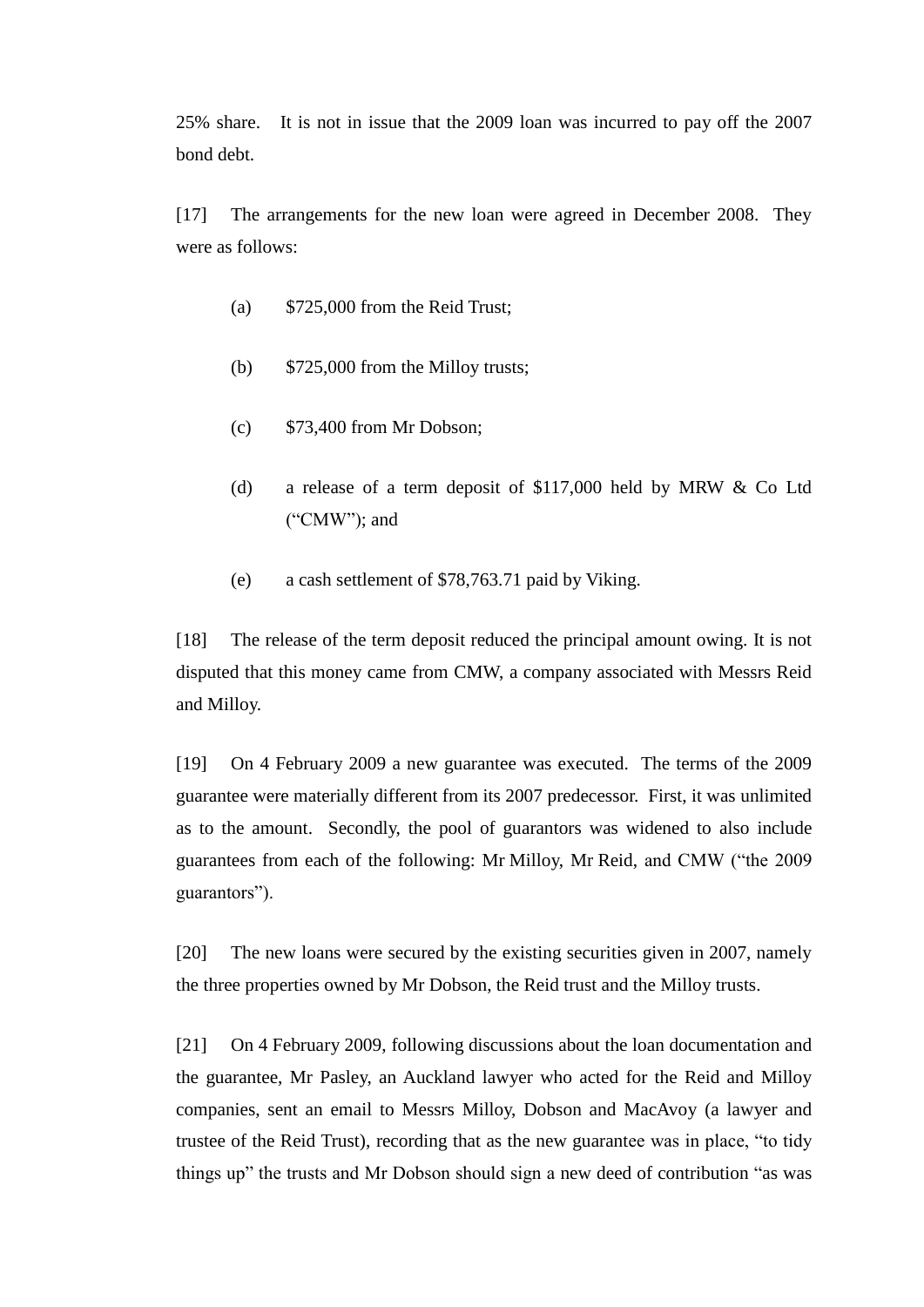the case with the previous guarantee". He attached for signing and return an agreement which recorded each guarantor's proportional liability in the same ratios as the 2007 DOCI. This came to be known as the 2009 DOCI.

[22] Mr Milloy claims he signed this document. Messrs Reid and Dobson claim they did not sign it. No signed version of the 2009 DOCI was produced in evidence.

[23] In December 2008 Viking made an agreement as to its liability for 25% of the debt. Payments were made over time to CMW and the money was applied towards the interest on the debt. There is no evidence of the amount paid to CMW nor the amount paid in interest but the former is suggested to be somewhere between \$300,000 and \$400,000.

[24] In August 2009 Mr Dobson created a spreadsheet which set out the liabilities of the parties if Viking did not follow through with their payments. This was sent to Mr Milloy in September 2009. Out of 100% it recorded Mr Dobson's liability as 17.33% and Messrs Reid and Milloy each at 41.33%.

[25] In October 2009, Westpac served Property Law Act 2007 notices on all the 2009 guarantors. The defendant trustees paid \$50,000 on 12 November 2009 to prevent mortgagee sales. This money was applied to the interest on the three loan facilities.

[26] In 2011 the Reid property was sold for \$1,150,000 and the net proceeds applied to reduce the liability to Westpac.

[27] In February 2012 Mr Dobson's home was settled and the net proceeds of sale applied to the Westpac loan as follows:

- (a) payment of \$273,348.33 to account "00" (to discharge Mr Dobson's mortgage);
- (b) \$69,019.66 to account "91" (Dobson);
- (c) \$7,924.25 (CMW Limited);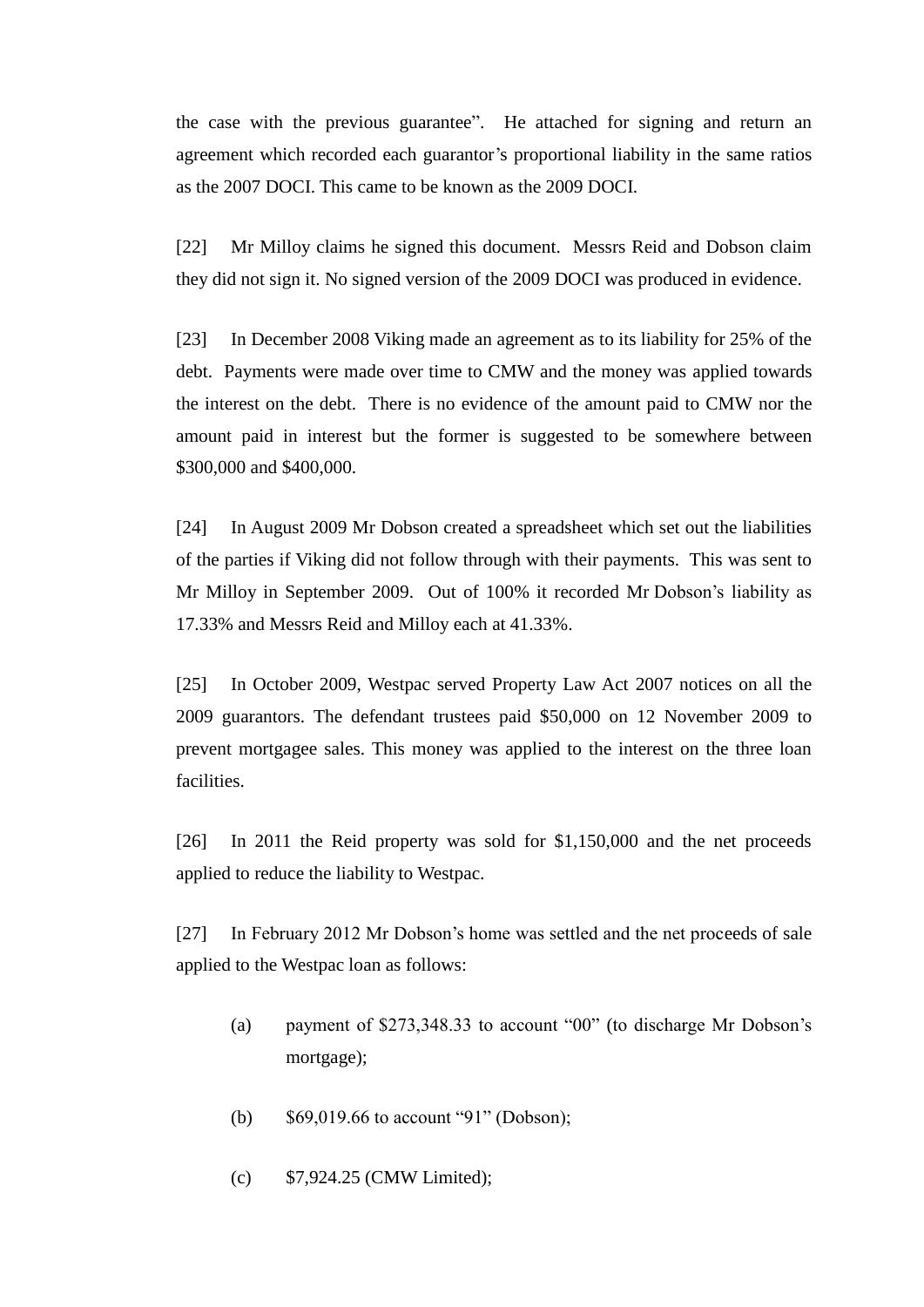- (d) \$200,735.52 to "01" (Reid Trust);
- (e) payment of balance of \$226,377.17 to account "01" (Milloy trusts).

[28] The bond account was thus not reduced and it continued to be guaranteed by Messrs Dobson, Milloy and Reid. Mr Reid was bankrupted on 18 July 2013.

[29] There are two bases for the plaintiff's claim. The first relies on the existence of the 'no loss' agreement which would have the effect of extinguishing Mr Dobson's obligation to Messrs Reid and Milloy to contribute to any outstanding liability to Westpac. The result would be that the proceeds of the sale of Mr Dobson's house should be repaid in full to him. Alternatively, and in the event I was find the 'no loss' agreement did not exist, the plaintiff claims he is entitled to a full contribution to the extent of the full amount paid by Westpac to the Milloy trusts account. It is also claimed that Messrs Reid and Dobson reached an agreement between themselves for repayment of the amount paid by Westpac to Mr Reid's trust account.

[30] In response, Mr Milloy claims that the 'no loss' agreement never existed. He says the sharing obligations between the parties are dictated by the 2007 and 2009 DOCIs.

# <span id="page-7-1"></span><span id="page-7-0"></span>**Law of Guarantees**

 $\overline{a}$ 

[31] Counsel for all parties are agreed as to the applicable  $law$ . The law can be succinctly summarised as follows:<sup>2</sup>

As equity is normally equality, the prima facie rule is that there should be equal sharing of the relevant obligation between co-guarantors. However, as the right to contribution is founded in equity, the ultimate question is what the just apportionment should be.

<sup>1</sup> Although in agreement as to common law principles, Counsel were in disagreement over the application of ss 84-86 of the Judicature Act. In *Official Assignee v Tizard* HC Dunedin CP44/92, 19 August 1993 it was held that the sections only apply to persons who have paid the entirety of a debt or performed the whole of a duty, not merely part. In the cases of part payment, the rules of equity are applicable. I adopt this reasoning.

<sup>&</sup>lt;sup>2</sup> The Laws of New Zealand, Guarantees and Indemnities (online ed) at [157].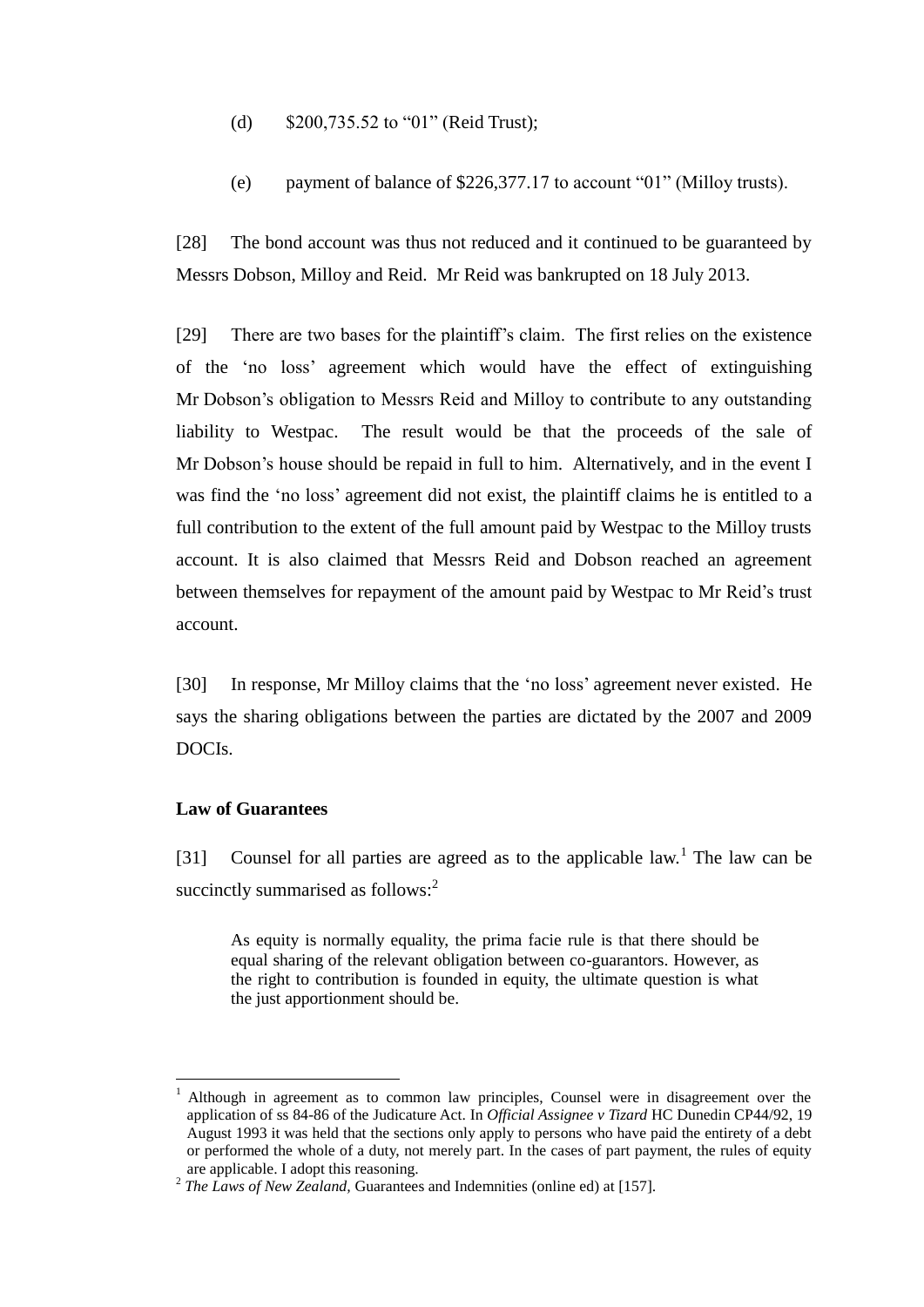[32] In considering what share each party should be required to contribute, sharing may be found to be unequal if: $3<sup>3</sup>$ 

- (a) There is an agreement (express or implied) to effect unequal sharing;
- (b) The Court can discern by clear implication that this is was what the parties must have intended; and/or
- (c) The Court can discern that such unequal sharing is necessary to do justice in the particular case.

# <span id="page-8-1"></span><span id="page-8-0"></span>**Issues**

- [33] The plaintiff's claim raises the following issues:
	- (a) Is there an express or implied agreement for unequal sharing?
		- (i) Did a 'no loss' agreement exist between Messrs Reid, Milloy and Dobson?
		- (ii) If a 'no loss' agreement did not exist, is the 2007 DOCI or the 2009 loan agreement an agreement for unequal sharing?
	- (b) Is there a clear intention of unequal sharing?
	- (c) Is unequal sharing 'just' in the present case?
	- (d) What is the appropriate contribution owed to Mr Dobson in light of the:
		- (i) Agreement between the Reid Trust, Mr Reid and Mr Dobson;
		- (ii) \$50,000 interest payment paid by Mr Milloy;

 3 *Trotter v Franklin* [1991] 2 NZLR 92 (HC).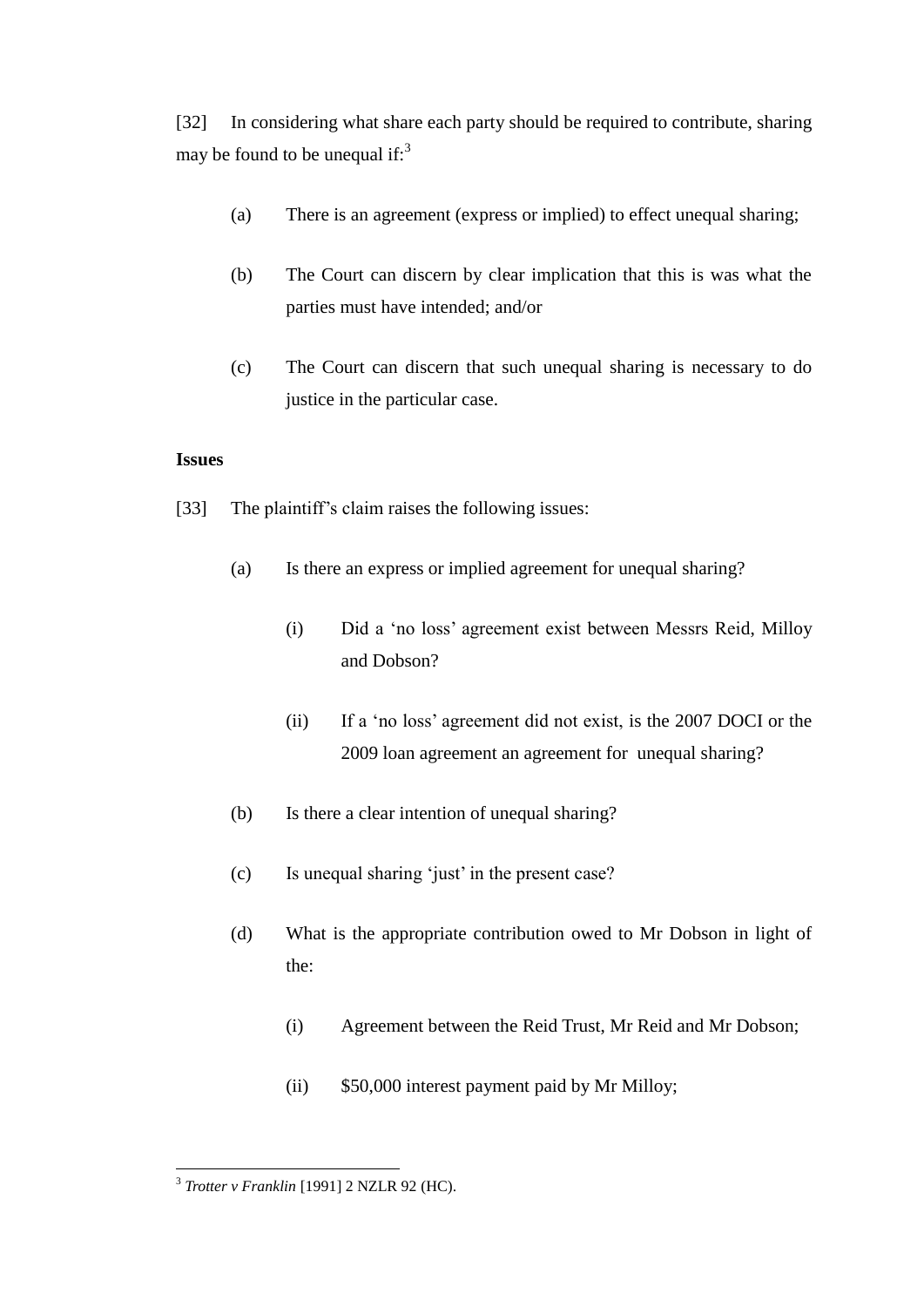# (iii) CMW payment.

(e) Is Mr Dobson entitled to relief?

#### <span id="page-9-2"></span><span id="page-9-0"></span>**Is there an express or implied agreement for unequal sharing?**

#### <span id="page-9-1"></span>*'No Loss'Agreement*

[34] Counsel agree that one of the key issues in determining the appropriate sharing arrangements in respect of the 2009 loan is whether a 'no loss' agreement existed between Mr Dobson and the Reid and Milloy interests.

[35] The 'no loss' agreement was allegedly concluded between late October 2008 and early November 2008. This was contemporaneous with the negotiations which Mr Reid was conducting with Westpac which resulted in the loan facilities and guarantee in February 2009.

[36] The 'no loss' agreement was allegedly an oral agreement between Mr Reid and Mr Dobson, in which Mr Reid was acting as an agent (either actual or ostensible) on behalf of Mr Milloy and the Milloy interests. The agreement as described by Messrs Reid and Dobson incorporated a large number of terms relating to the framework of the 2009 loan. However, the critical essence of the agreement was that Mr Dobson was to have no exposure in respect of the bond loss. This was to be the sole responsibility of the Milloy and Reid interests and Viking. This meant that the Milloy and Reid interests were responsible on a 50/50 basis for 75% of the bond exposure.

[37] Mr Dalkie for the plaintiff submitted that the 'no loss' agreement was put in place due to the considerable amount owed by the Reid and Milloy businesses to Mr Dobson for consultancy work he had carried out for their companies and trusts. On Mr Reid's and Mr Dobson's evidence, by March 2011 Mr Dobson was owed in excess of \$400,000 by the Reid and Milloy interests. This amount was made up of outstanding accounting fees, creditor unpaid bills and \$200,000 invested in Kay Investments Ltd. The plaintiff's evidence was that the 'no loss' agreement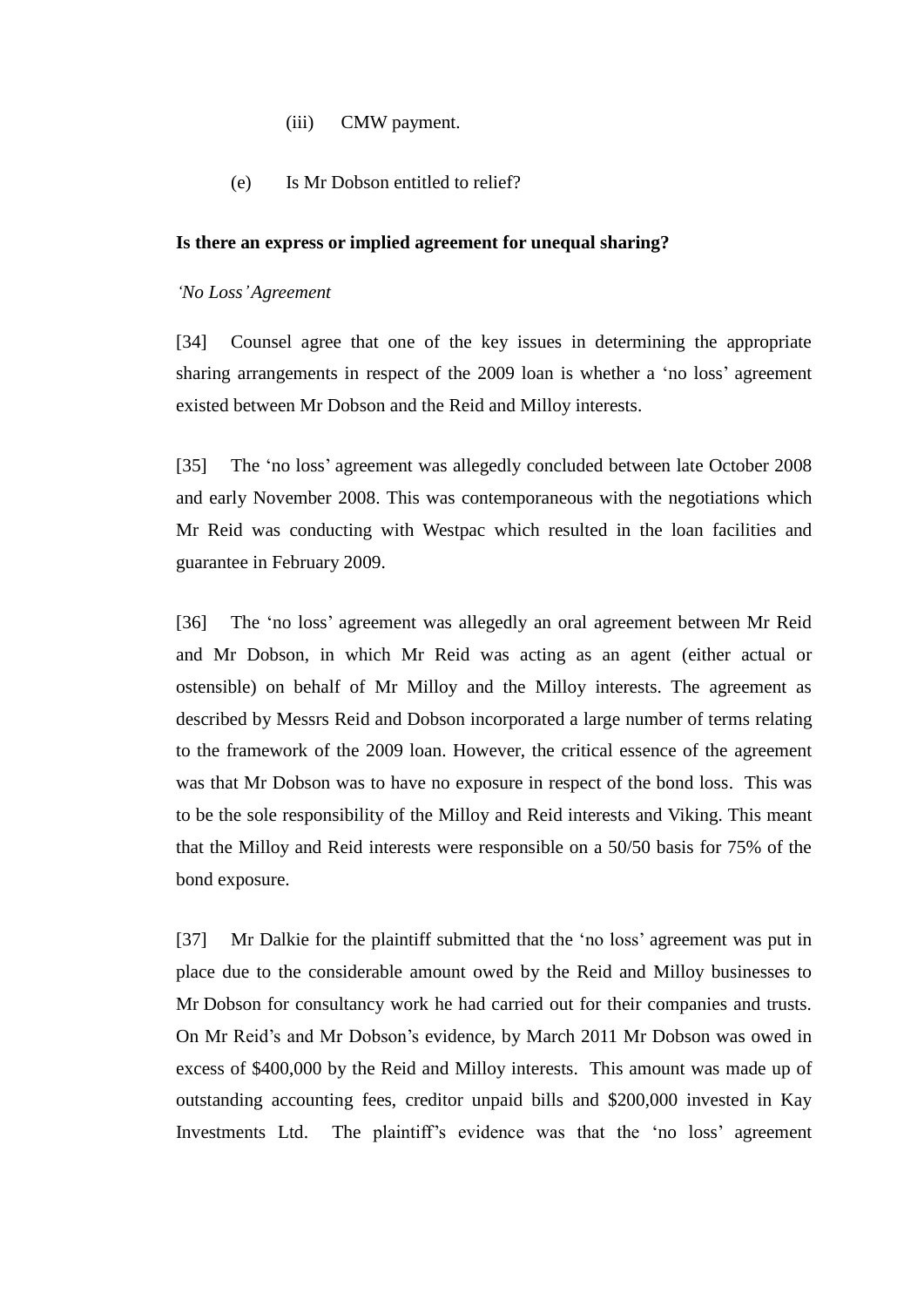acknowledged that Mr Dobson only ever had a minor interest in any successful outcome of the Australian litigation.

[38] In support of the existence of the 'no loss' agreement Mr Dalkie emphasised the conduct of the parties from October 2008 as providing the evidence to test and prove the proposition, namely:

- (a) The original offer of the 2009 guarantee was directed solely to the Reid and Milloy interests.
- (b) The structure of the 2009 guarantee.
- (c) All of the \$300,000-\$400,000 of payments received by Viking went to the Milloy/Reid businesses with none being paid to Mr Dobson.
- (d) The unsigned 2009 DOCI.

[39] Mr Dalkie submitted that Mr Dobson agreed to borrow the third facility on the basis he would not be liable for it. He contended it was agreed that replacement funding would be obtained within six months, which explained why Mr Dobson's loan was for six months while the terms of Messrs Reid and Milloy's loans were twelve months.

[40] Mr Dalkie also referred to an email sent from Mr Reid to Mr Milloy on 12 December 2011 as supporting the existence of a 'no loss' agreement. The email states:

And then there is the position of Kerry after 93A [Mr Dobson's Epsom home] is sold.

Under our sharing arrangements, Kerry is going to be owed \$ by you and I... At this time Kerry has contributed \$850,000 to repay Westpac which is way in excess of what he should. You and I will owe the \$ as we have sharing arrangements in place. The amount of your liability to Kerry is likely to be in the order of \$200,000.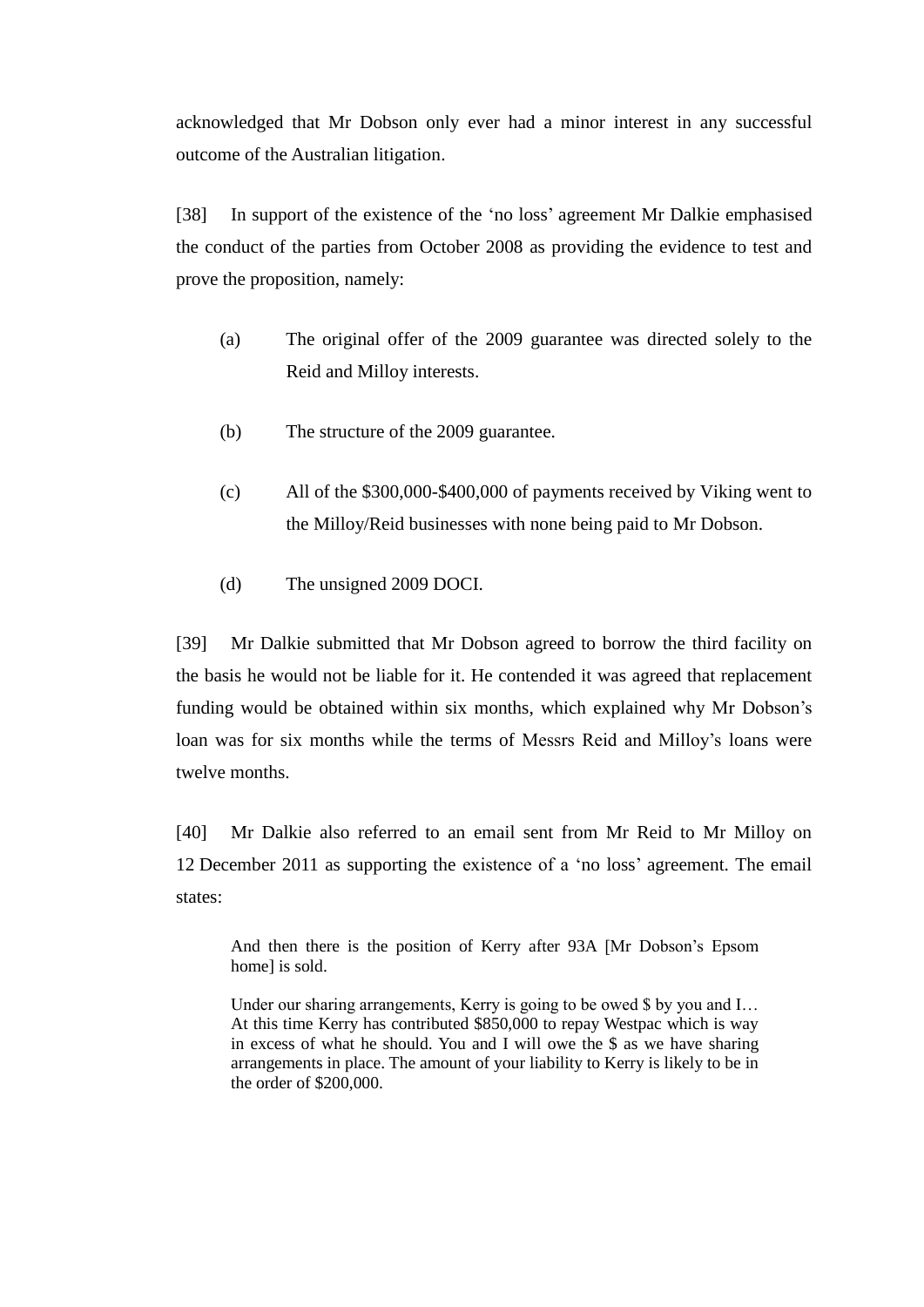[41] The defendant trustees strongly deny the existence of a 'no loss' agreement. They argue the shareholding arrangements continued to be governed by the proportions set out in the 2007 DOCI.

[42] On the balance of the evidence, I am not satisfied a binding 'no loss' agreement existed. My reasons are set out below.

#### <span id="page-11-1"></span><span id="page-11-0"></span>*Reasons for finding a binding 'no loss' agreement did not exist*

[43] First, and in my view importantly, there is no evidence of Mr Milloy's consent or agreement to be party to such an arrangement. I accept that Mr Reid assumed the role of negotiator with Westpac on behalf of Mr Milloy. However I am not satisfied Mr Reid had the required authority to bind Mr Milloy and his interests in relation to a discrete arrangement with Messrs Dobson and Reid outside the parameters and context of the negotiations with Westpac. In cross-examination Mr Reid accepted that Mr and Mrs Milloy could have refused to be bound by the agreement negotiated with Westpac by Mr Reid on their behalf. In that event the agreement would have failed. Mr Dobson conceded he could not recall any occasion when Mr Reid had previously bound the Milloy trusts.

[44] This view is consistent with the previous negotiations, such as the 2007 loan. This was negotiated by Mr Reid but required Mr Milloy's agreement before he was bound. Mr Dalkie referred briefly to the principle of ostensible agency as proof of authority to act. This could only apply if Mr Milloy led Mr Dobson to believe that Mr Reid had the authority to enter transactions on Mr Milloy's behalf. There is no evidence of this before me nor was this argument fully pursued. Without such authority and with no evidence before me of any communication with Mr Milloy indicating he agreed to be bound, I am not satisfied there was a binding agreement of the sort which Messrs Reid and Dobson claim.

[45] Furthermore, it must be significant that on the evidence, despite being relieved of his liability, Mr Dobson was not forgiving any of the debt in consideration of Mr Milloy and Mr Reid assuming his liability under the loan estimated to be in the order of AUD\$260,000.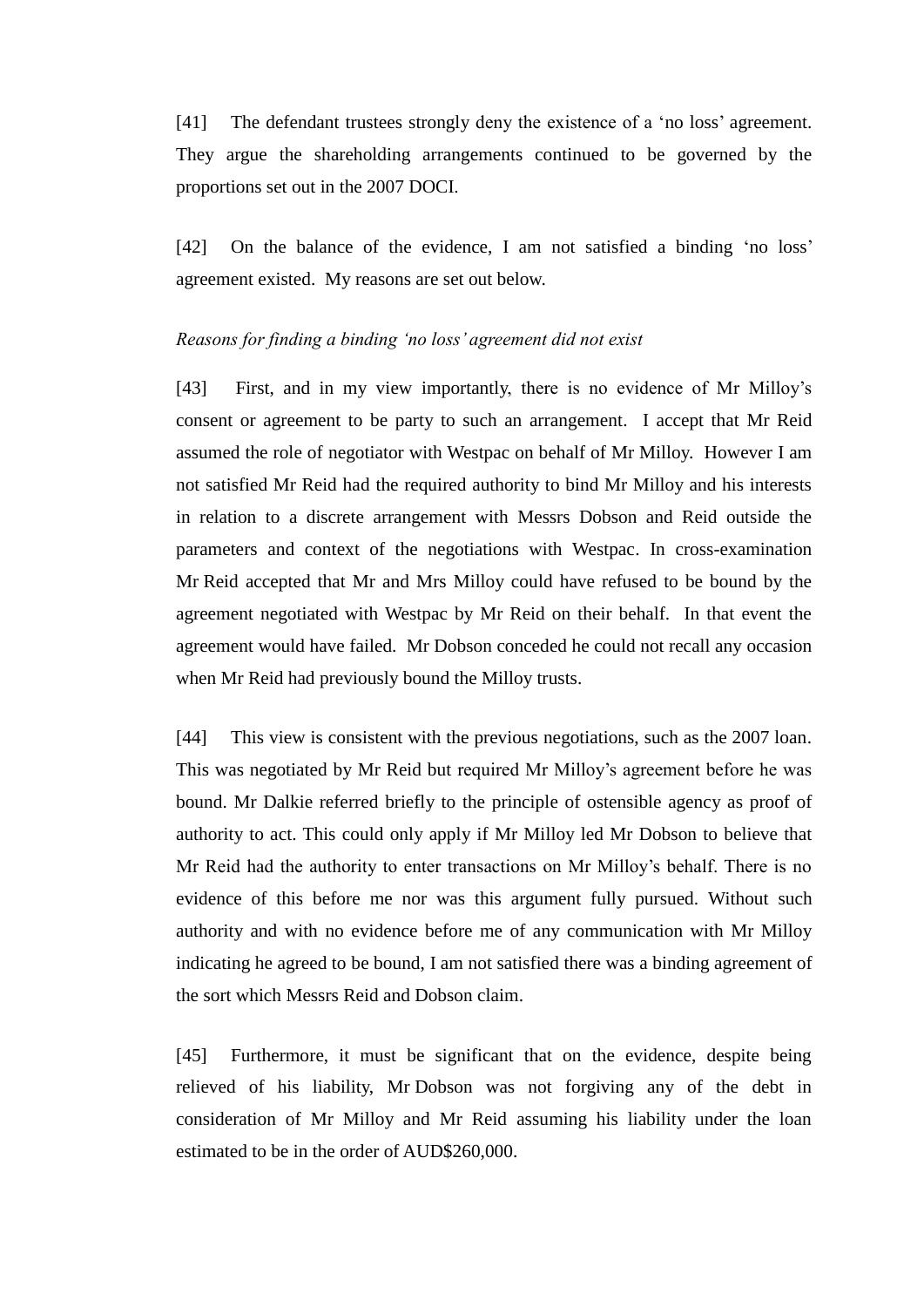[46] Although the structure of the 2009 loan is consistent with the existence of a 'no loss' agreement, it is similarly consistent with the explanation advanced by Mr Hollyman for the defendant trustees. Mr Dobson's precarious financial position at the time of the negotiations provides a plausible explanation for his significantly smaller loan. A bank is unlikely to offer a substantial loan facility if there is a low probability of repayment and the borrower represents a significant credit risk. In his evidence Mr Reid accepted that Mr Dobson would have been unable to make repayments. I thus consider the structure of the 2009 loan to be a neutral factor in determining whether the 'no loss' agreement existed.

[47] Another contraindication of the existence of a 'no loss' agreement is to be found in the timing around when the existence of a 'no loss' agreement was first referred to. The first mention of the existence of a 'no loss' agreement in these proceedings is to be found in Mr Reid's affidavit dated 21 February 2013. The fact that the agreement was not mentioned in Mr Dobson's earlier affidavit in support of his application for summary judgment nor his affidavit in reply to Mr Milloy's affidavit of 12 August 2012 must raise considerable doubt as to its existence. In the summary judgment proceeding Mr Dobson was seeking to recover the \$226,377.17 which had been paid into Mr Milloy's bank account by Westpac from the proceeds of the sale of his house. Mr Dobson argued that the Westpac guarantee prescribed the parties' obligations and that the proceeds paid a portion of Mr Milloy's liability under that guarantee which Mr Dobson is entitled to recover. The failure to mention the existence of the 'no loss' agreement until relatively late in the evolution of these proceedings is unexplained.

[48] Moreover, while surprising, I do not find the lack of a written agreement in itself determinative, particularly in the context of the long history of the commercial relationship between the parties. However, the detailed nature of the agreement containing numerous terms, in addition to the sharing arrangements as claimed by Messrs Reid and Dobson, creates doubt that such a fulsome arrangement would not have been recorded.

[49] I also find it significant that Mr Dobson was aware Mr Milloy had signed the 2009 DOCI, a written agreement outlining the proportionate liabilities, yet took no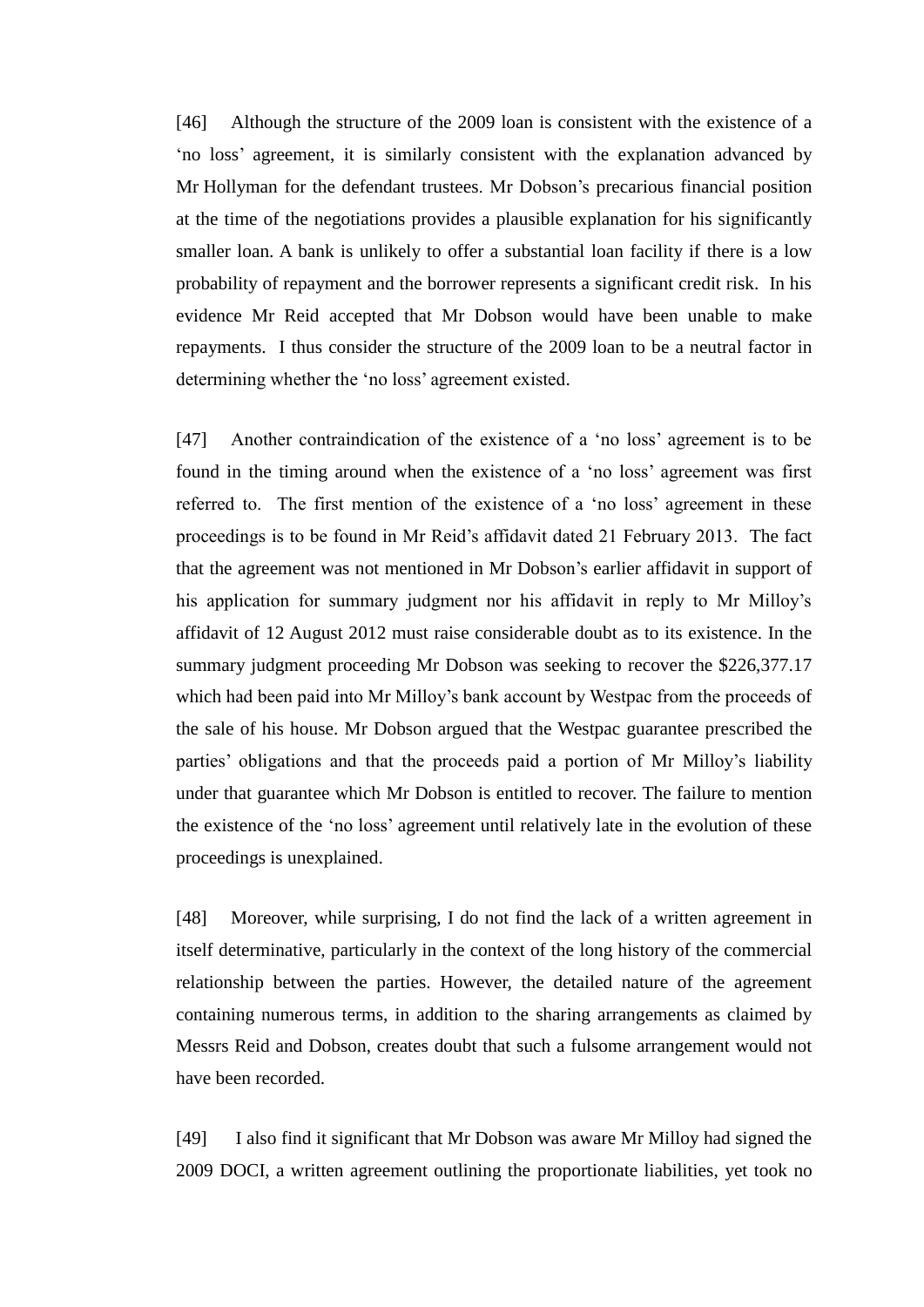steps to correct Mr Milloy's understanding of the proportions or to change the terms of the DOCI to reflect the terms of the 'no loss' agreement. Mr Milloy emailed Mr Dobson on two occasions in May and June 2009 enquiring whether he had signed the 2009 DOCI, thus demonstrating an expectation that Mr Dobson would sign the agreement. Mr Dobson did not respond. Mr Dobson also registered no objection to Mr Pasley when the 2009 DOCI was sent to him for signing. Had he believed the 'no loss' agreement was in force and thus dictated the *inter se*  arrangements I would have expected him to have raised it with Mr Pasley at least and corrected him on how the proportions should have been recorded.

[50] Furthermore, I do not accept that the email dated 12 December 2011 referred to earlier supports the existence of a 'no loss' agreement in the way suggested by Mr Dalkie. The email refers to the need to pay Mr Dobson after the sale of his house, as the sale proceeds were likely to be "in excess" of his share. The use of the words "in excess" indicates the existence of a share of some proportion and certainly not the zero share the 'no loss' agreement would have created.

[51] I also find it surprising that despite numerous opportunities to do so, Mr Dobson apparently never spoke to Mr Milloy about the 'no loss' agreement. When Mr Dobson's home was about to be sold and the proceeds paid to Westpac in reduction of the loan he might have been expected to raise this with Mr Milloy. He accepted in cross-examination that no such discussion took place. Furthermore, during October and November 2011 Mr Milloy was spending up to five days a week at Mr Dobson's home assisting Mr Dobson in preparing it for sale. Yet, despite the context and the ample opportunity to do so, Mr Dobson did not discuss the 'no loss' agreement with Mr Milloy. If the 'no loss' agreement did exist I find it most unlikely Mr Dobson and Mr Milloy would not have discussed it particularly during the second half of 2011 when Westpac was making demands, mortgagee sales were being discussed between Messrs Dobson and Milloy and Westpac, and the sale of the Dobson home was imminent.

[52] This leaves for consideration the "HM10" spreadsheet created by Mr Dobson in August 2009. This document was prepared by Mr Dobson for the purpose of calculating and explaining the exposure of the co-guarantors in the event Westpac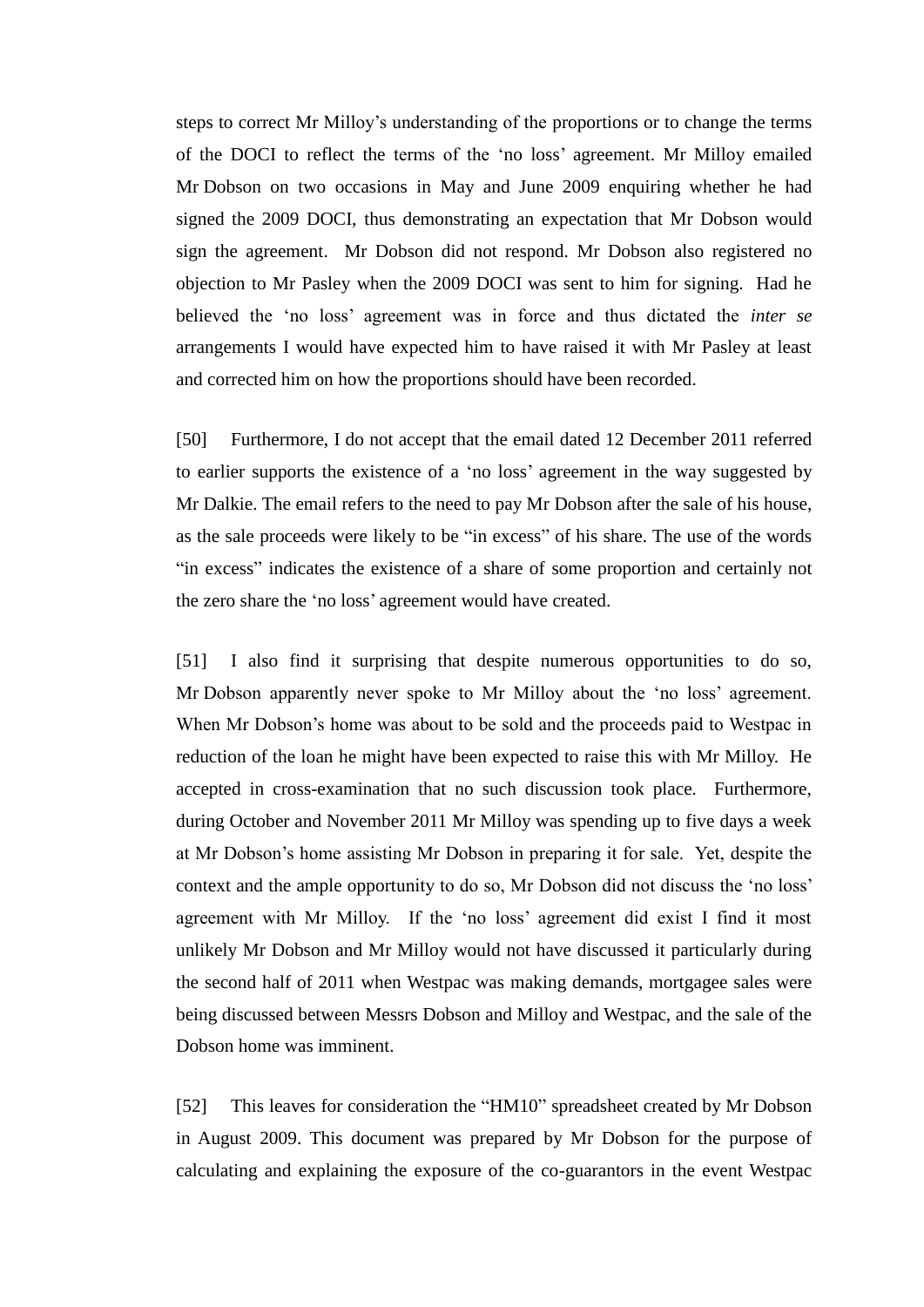called up its loan. It was described by Mr Dobson as a "worst case scenario". It was sent to Mr Milloy by email on 11 September 2009. Mr Dobson said it was a coincidence he sent the link that day to Mr Milloy. He said he was experimenting with his computer and playing with the new mechanism of sending a link. He did not believe the reason he sent the link to Mr Milloy was because they were discussing their respective contributions given that the Australian litigation had collapsed. In my view this explanation is untenable on the evidence. The Australian litigation had failed. Westpac were active in terms of protecting their interests under the loan. The link was sent nine days after Westpac had made formal demand on the Milloy trusts and approximately one month before Property Law Act Notices were issued to Messrs Dobson, Milloy, Reid, the Milloy Family trusts and the Reid Trust.

[53] Obviously it was a time when the imminence of Westpac enforcing its powers under the guarantee was becoming evident. The spreadsheet sets out the parties' share of liability (excluding Viking's liability) with Mr Dobson's proportion recorded at 17.33% and Messrs Milloy and Reid at 41.33% each. If, as the plaintiff says, the 'no loss' agreement came into existence in late October or early November 2008, the question is begged as to why in August 2009, when he created this spreadsheet, Mr Dobson is not only apparently accepting his own liability under the loan, but also setting out the contributions of the other two. Mr Dobson's evidence that the spreadsheet was for his use only and not intended to be shared; that he did not put zero percent in his share of liability because there would be no point and that Messrs Milloy and Reid could have produced their own spreadsheets is unconvincing in the circumstances.

[54] Mr Milloy was extensively cross-examined about the fact that the spreadsheet, when initially included in Mr Milloy's affidavit, was not printed in full. The first few lines were cropped out and it was suggested this was deliberate in order to remove reference to the contribution proportions between the parties, including Viking. The cropped spreadsheet exhibited to Mr Milloy's affidavit commenced with the assumption that the Viking contributions were not part of the calculation. This had the result of increasing the respective liability proportions for Messrs Dobson, Reid and Milloy. However, the cropped document still conveys the correct proportions *inter se*. The fact that the Viking liability proportion was not part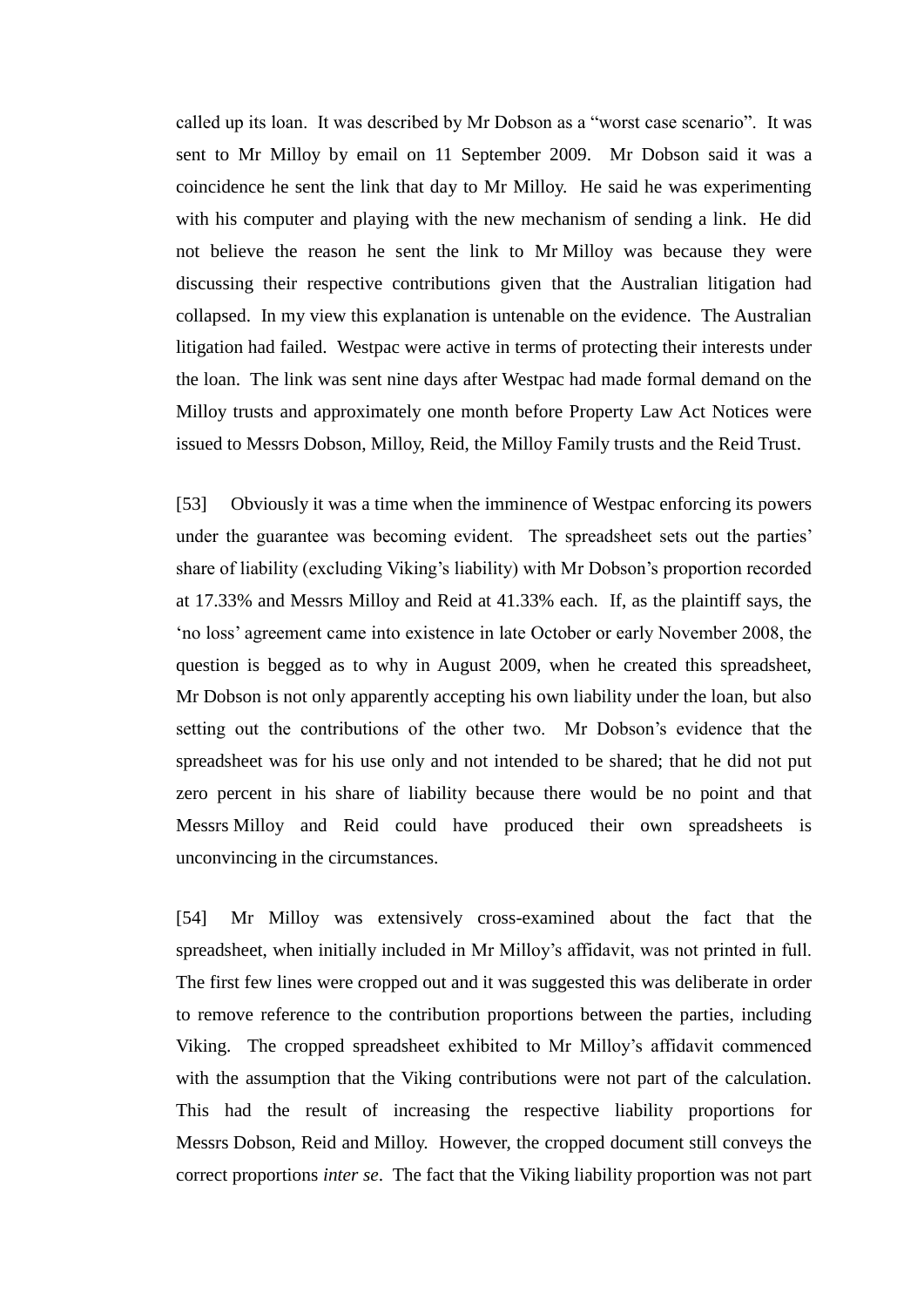of the calculation is expressly stated on the face of the document. Furthermore, the utility of the document, whether it is viewed in whole or in part, is that it demonstrates, as far as Mr Dobson was concerned, he understood the differential liability proportions between the three men to be as stated in the spreadsheet.

[55] Had Mr Dobson sincerely believed he had no liability; any liability to be equally shared by Messrs Reid and Milloy, even in a "worst case scenario" he would have been expected to record his exposure as zero in HM10.

[56] Finally, it was submitted by Mr Hollyman that I should draw an adverse inference from the plaintiff's failure to call certain witnesses. Relying on *Ithaca (Custodians) Limited v Perry Corporation*, 4 it was submitted that in the context of the 'no loss' agreement, i.e. whether it existed and what its terms were, Mr Pasley and Mr MacAvoy might have been expected to have been called by the plaintiff. Had this occurred, they would have explained the circumstances around the claim that a 'no loss' agreement existed. It was submitted that the absence of the witnesses is unexplained.

[57] Mr MacAvoy, as one of the trustees of the Reid Trust, was involved from at least July 2007 in discussions between Messrs Reid, Dobson and Milloy on the question of a bank loan and guarantee to support the Australian litigation. Even at this early stage the relative exposures of the parties were being considered. He was copied into emails and he attended meetings to discuss these issues. As trustee of the Reid trust Mr MacAvoy signed the loan documents, the guarantees and the 2007 DOCI. In February 2009 he signed Westpac's guarantee and indemnity on behalf of the trust. Following this, he was included as a party to various emails including one from Mr Pasley concerning the creation of a new DOCI. Mr MacAvoy responded by requesting a clause be inserted limiting his liability. This reply made no mention of any new agreement which would limit Mr Dobson's liability. This infers Mr Reid had not mentioned any change in the sharing arrangements to him notwithstanding its claimed effect on the trust's liability. In these circumstances I would have expected Mr MacAvoy to have been called by the plaintiff. He would, it is expected, have been in a position to support the existence of a 'no loss' agreement given his

 4 *Ithaca (Custodians) Limited v Perry Corporation* [2004] 1 NZLR 731 (CA) at [144]-[153].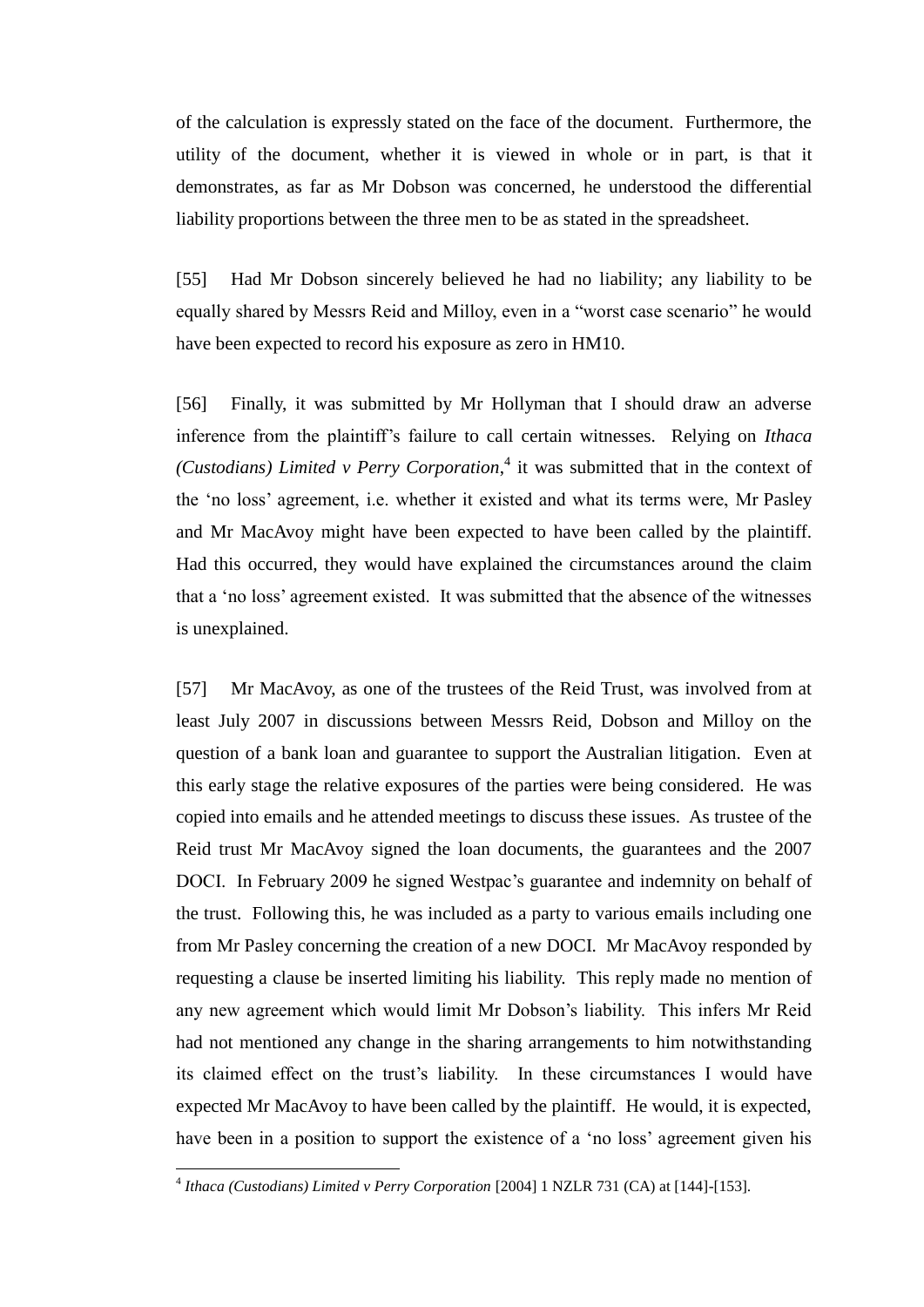long connection with the loan and guarantees in his role as trustee. If the liability of the Reid trust was increased due to a new agreement around sharing arrangements, it is expected he would have known. His absence as a witness is unexplained.

[58] A similar submission was made in respect of Mr Pasley, the solicitor who appears to have initiated the drafting of the 2009 DOCI. Plainly he was unaware of any agreement or intention to change the sharing arrangements between the parties. He attended a meeting on 2 February 2009 when Mr and Mrs Reid and Mr Dobson signed the loan and guarantee. It is unclear whether sharing arrangements were discussed then.

[59] I am not satisfied that Mr Pasley could have provided much assistance in explaining or elucidating whether the 'no loss' agreement existed. Certainly, on the evidence, it would seem he was not aware of any changes in the sharing arrangements since 2007, a factor which, in itself, adds to the pool of evidence accumulating against the existence of such an agreement. The decision to draft the new DOCI seems to have been taken by him without consultation. In the circumstances it is unlikely, in my view, he could have added much if anything to the issue of the 'no loss' agreement beyond the inference available on the evidence as referred to above.

[60] In the end, while I am prepared to draw an adverse inference that Mr MacAvoy's evidence if called, would have harmed the plaintiff's case, I do not place a great reliance on it. At its highest it simply adds some strength to the weight of the evidence of the defendant trustees' case.

[61] It follows that on the balance of probabilities the plaintiff has not satisfied me a 'no loss' agreement ever existed.

# <span id="page-16-1"></span><span id="page-16-0"></span>*2007 DOCI and 2009 loan agreement*

[62] After determining that the shareholding arrangements are not governed by a 'no loss' agreement the next issue is whether the 2007 DOCI or the 2009 loan agreement operate to define the respective *inter se* liabilities of the co-guarantors.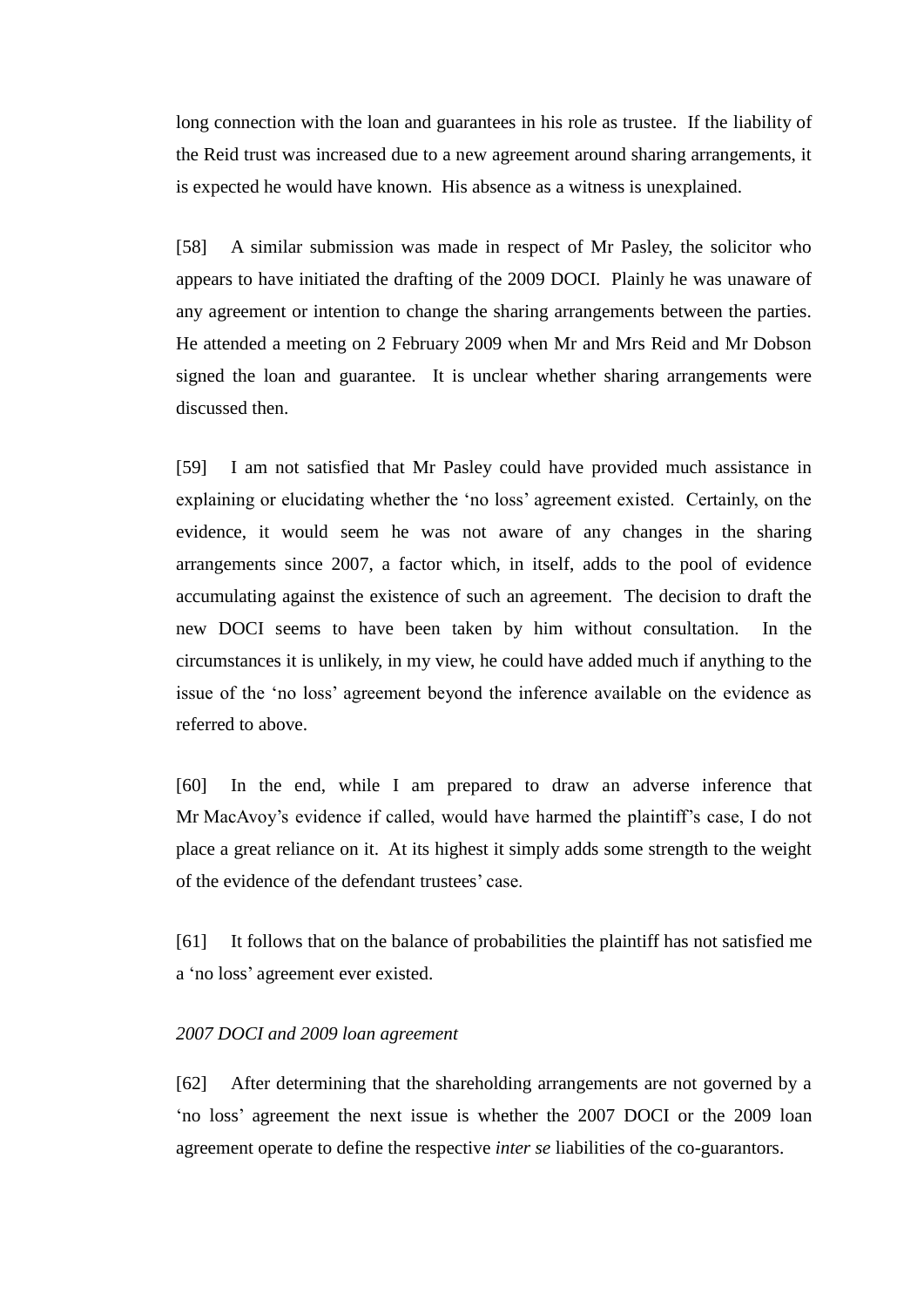[63] In regards to the 2007 DOCI the termination clause provides it will remain in force until it is terminated by the written agreement of all guarantors. It was common ground no such written termination agreement was ever executed.

[64] The real issue is whether the 2009 loan and guarantee was simply a rollover of the 2007 arrangements, and thus 'replaced' the 2007 loan for the purposes of cl  $1.2(f)^5$  of the 2007 DOCI, in which case the 2007 DOCI would continue to apply.

[65] While the 2009 loan facilities originated from the bond for security for costs that had been secured by the 2007 guarantee, the 2009 loan stands apart as it is a separate agreement involving a different customer, additional guarantors and different terms.

[66] Therefore, even if the 2007 guarantee had not been terminated and thus remained in force, I am satisfied it did not apply to the 2009 loan and guarantee.

[67] In supplementary submissions Mr Dalkie suggested that the common law presumption of equal sharing was displaced by the 2009 loan agreement. It was submitted that the parties designed the facilities to reflect an altered apportionment of liability. The plaintiff rejected the defendant trustees' submission it was the bank which insisted on the proportions. This approach would result in Mr Dobson's liability being limited to \$75,000.

[68] However, there is no evidence the parties reached a decision that the liability proportions set out in the loan facilities would reflect their actual liability. I find it more credible and thus more likely that the 2009 loan was structured to meet the bank's requirements and, significantly, concerns over Mr Dobson's deteriorating liquidity.

[69] Overall I am satisfied that there was no express or implied agreement governing the shareholding arrangements between the parties.

Clause 1.2(f) provides: "Reference to any document includes reference to that document (and, where applicable, any of its provisions) as amended, novated, supplemented, or replaced from time to time."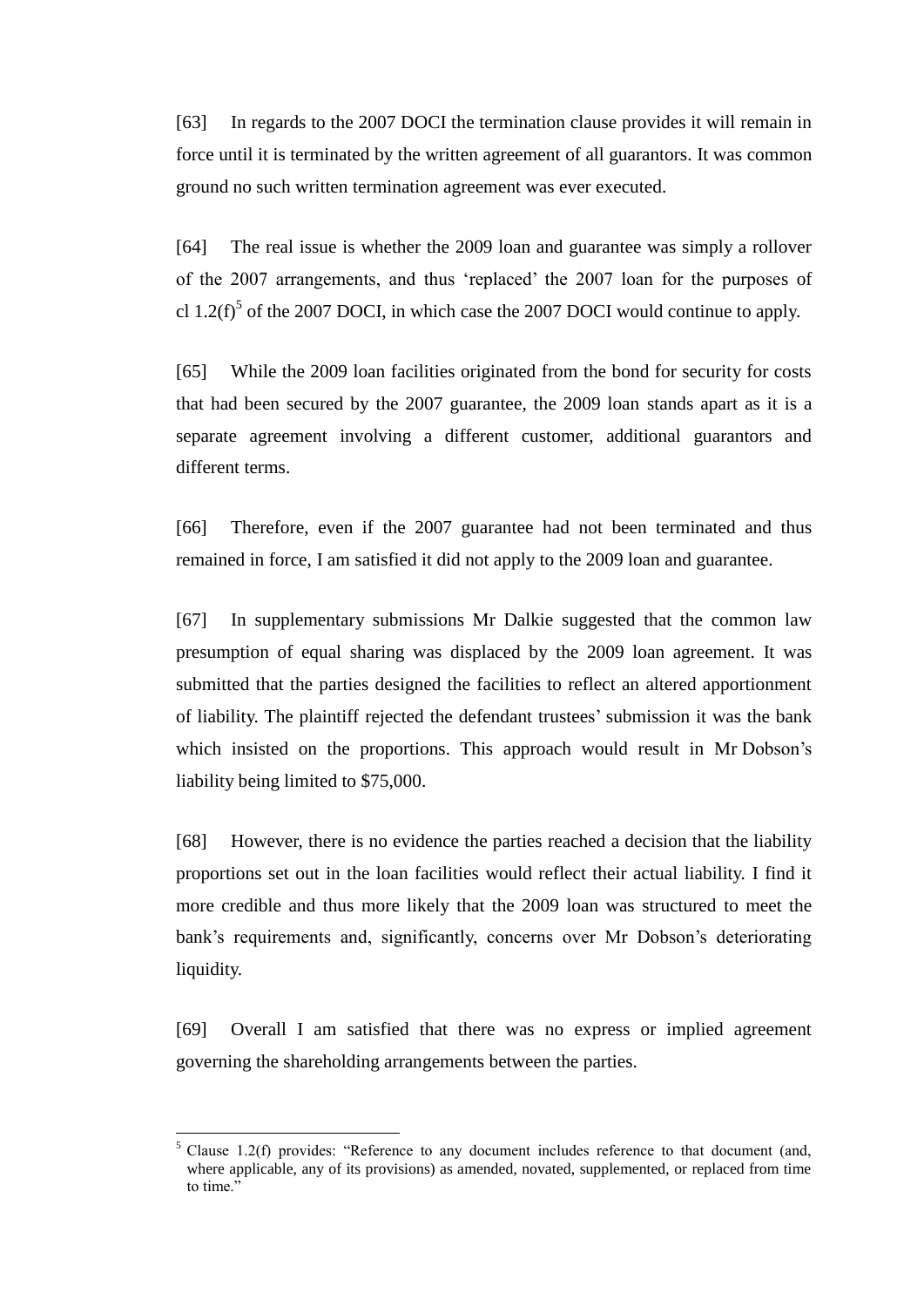# <span id="page-18-1"></span><span id="page-18-0"></span>**Is there a clear intention of unequal sharing?**

[70] If there was no express agreement governing the apportionment of liability either in the form of the 2007 DOCI or the 2009 loan agreement, it is then necessary to consider if, on the facts, a clear intention to displace the presumption of equal sharing may be inferred.

[71] Mr Hollyman submitted that the 2007 DOCI recorded the terms on which the parties agreed to share liability should the guarantee be called upon. It was his submission that the 2007 DOCI provides clear and uncontradicted evidence of the sharing arrangements agreed between the parties if they were required to pay the bond debt. He argued that despite the refinancing, repayment of the original bond debt is, in essence, what occurred and therefore the proportions of the 2007 DOCI should govern the parties' liability as the plaintiff clearly considered the sharing arrangements set out in this document would continue to apply.

[72] I am satisfied that the evidence demonstrates a clear intention to be bound by the proportions in the 2007 DOCI. This finding is based on the following evidence:

- (a) The 2009 loan was used to repay the bond debt, which was governed by the DOCI proportions. Mr Dobson's liability for 17.33% of that debt was paid by this loan.
- (b) The same proportions derive from the original Security Agreement.
- (c) The same proportions are recorded in the 2007 DOCI and in the 2009 DOCI.
- (d) The same proportions are referred to by Mr Dobson in his August "HM10" 2009 spreadsheet.
- (e) Mr Dobson was aware that Mr Milloy believed the 2009 DOCI proportions applied and did nothing to correct that misapprehension or attempt to alert Mr Milloy to the fact that he, Mr Dobson, was of a different view.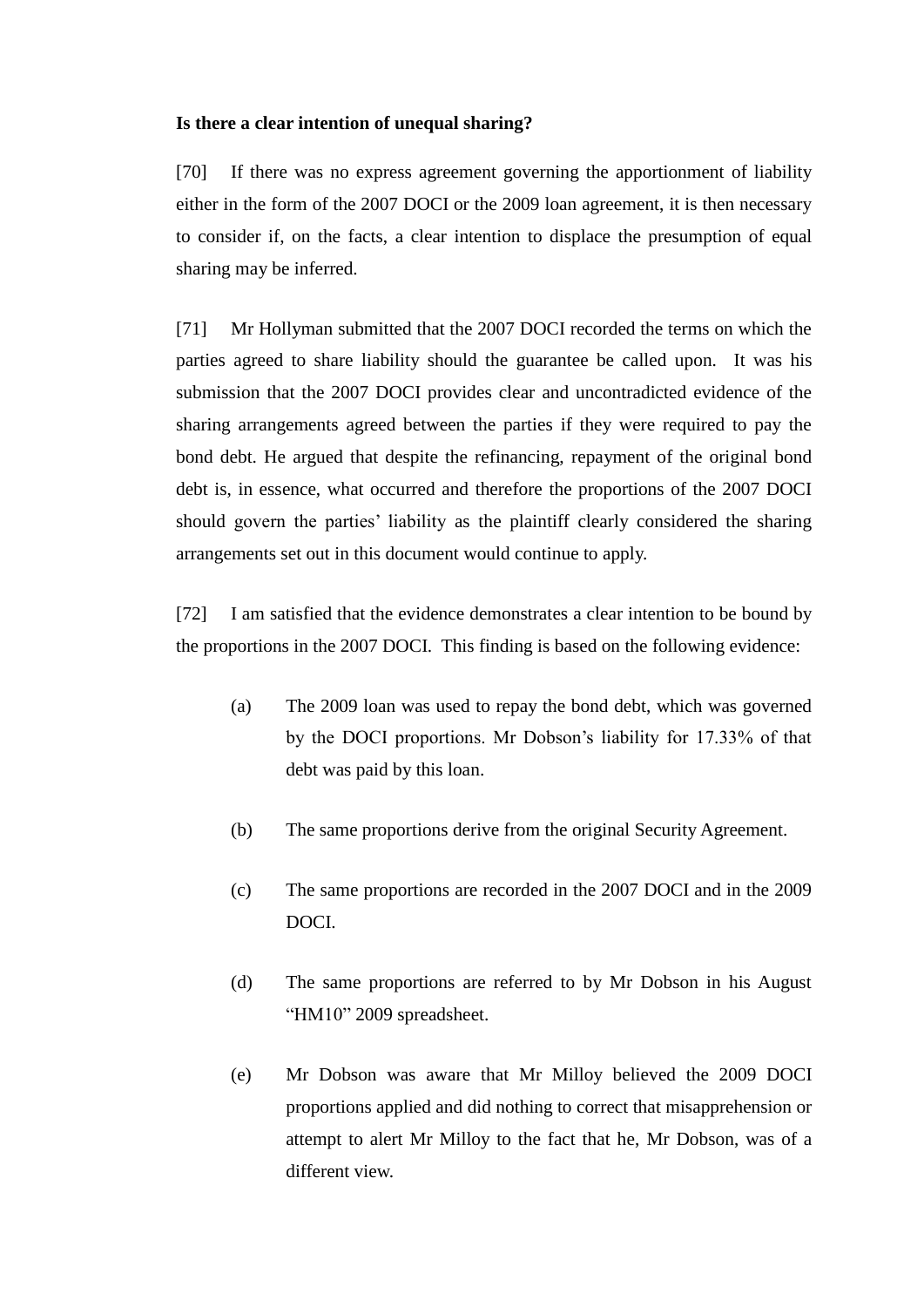[73] Cumulatively this evidence provides a strong inference that all parties intended to be bound throughout both loan agreements by the 2007 DOCI proportions. The only evidence which may tend to contradict such an intention is that the 2009 DOCI was not signed by all parties following the arrangement of the second loan. However, while this may indicate that Mr Dobson was possibly considering altering the arrangements, it is clear from HM10, the 2009 spreadsheet, that he accepted he remained bound by these proportions. Furthermore, his failure to correct Mr Milloy's belief as to the ratios supports my finding that Mr Dobson intended to be bound by those proportions.

# <span id="page-19-1"></span><span id="page-19-0"></span>**Is unequal sharing just?**

[74] Even if I am wrong in finding a clear intention existed between the parties, under the principles in *Trotter* it is enough that on the facts I am satisfied unequal sharing is necessary to do justice in the particular case. As Tipping J stated "the ultimate question is what is a just apportionment between the co-sureties."<sup>6</sup>

[75] The only express agreement I am satisfied existed between all parties as to the proportion of the guarantee is the 2007 DOCI. Although the DOCI document ceased to have legal application, the evidence is at best equivocal as to any subsequent departure from the DOCI proportions. Therefore I am of the view that it is just to return to the last point of agreement which existed between the parties, particularly in light of the fact that Mr Milloy was under the impression as late as June 2009 that such proportions applied and Mr Dobson acknowledged through his HM10 spreadsheet that it was a possibility, albeit a "worst case scenario", when he emailed Mr Milloy in September 2009. Further, the DOCI proportions reflect what the parties, on first entering this venture, considered were just proportions to take into account.

[76] My finding that the DOCI proportions represent the just apportionment in this case is strengthened by considering the alternative. If there was no agreement, intention or reason for unequal sharing, then equal sharing between co-guarantors would apply. There is no evidence the parties ever considered the consequences of

 6 *Trotter v Franklin,* above n 3, at 98-99.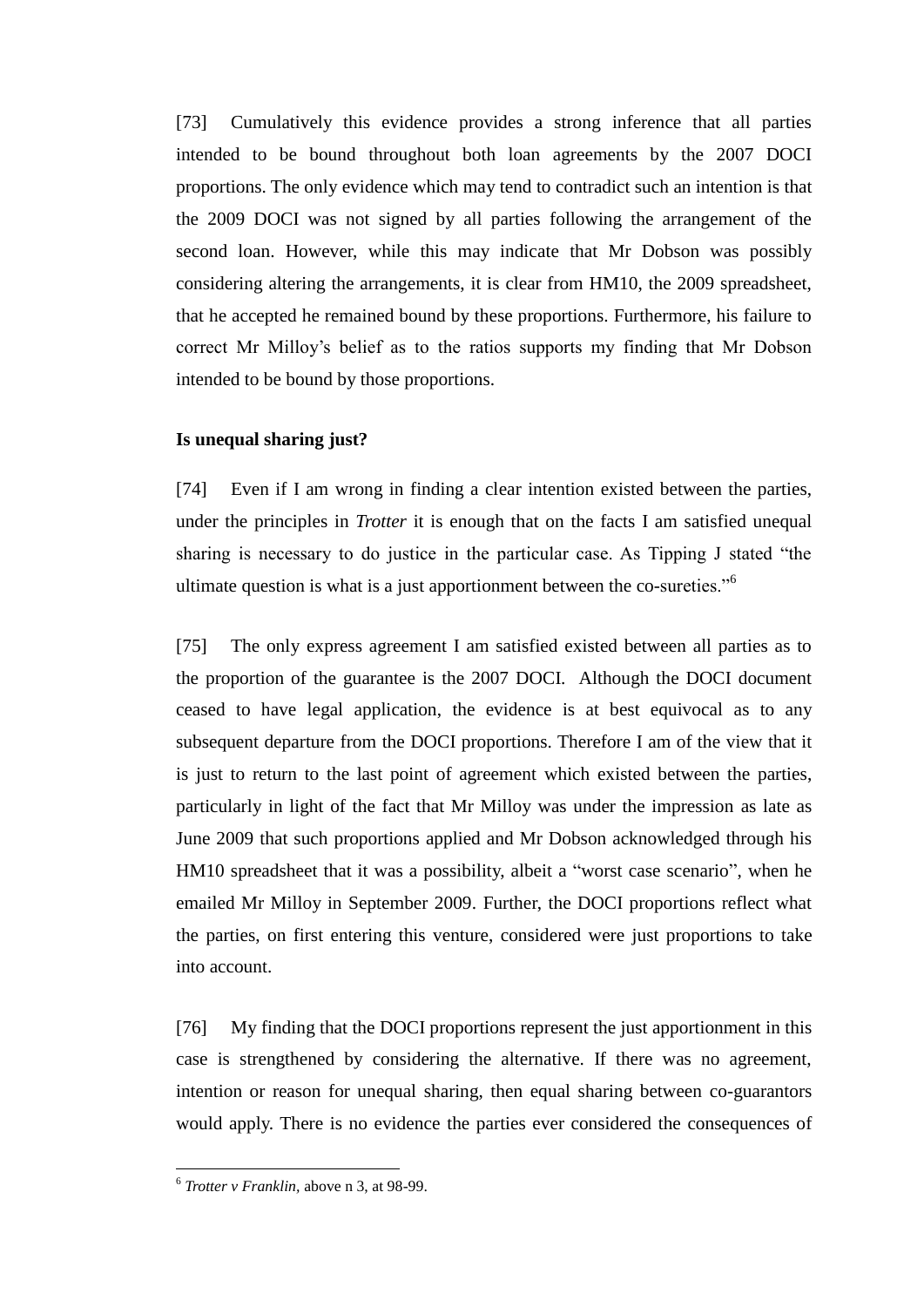sharing liability in equal proportions or the effect of the application of the common law in the absence of an agreement. Under the 2009 loan there were seven guarantors. Yet the reality is that there were only ever three key individuals involved, Messrs Dobson, Reid and Milloy. To consider liability spread across the seven separate guarantors to the 2009 Westpac guarantee focuses on form rather than substance. The seven guarantor entities are simply different corporate and trust manifestations of the original three. If I were to treat the seven guarantors as three, as was suggested by Mr Hollyman, and order equal sharing between them this would result in a significantly higher liability proportion for Mr Dobson than under the proportions identified above. It would result in an injustice to Mr Dobson. There is no evidence he ever agreed to this higher liability proportion. The circumstances of this case require liability to be spread across the three persons involved. The proportions set out in the 2007 DOCI represent the intention in 2007 and there is no cogent evidence to suggest the parties ever departed from an understanding those proportions would endure.

#### <span id="page-20-1"></span><span id="page-20-0"></span>**What is the appropriate amount of contribution?**

[77] The circumstances of the case require unequal sharing on the proportions of the DOCI's to allow justice to be achieved. However there are several other factors which must be considered in determining the appropriate contribution, namely:

- (a) the agreement between Mr Dobson and the Reid Trust;
- (b) the application of the \$50,000 interest payment made by Mr Milloy; and
- (c) Mr Dobson's contribution to the CMW principal payment.

[78] I turn to consider whether these factors provide a proper basis to alter the DOCI sharing proportions which I have found to be the shareholding arrangements which existed between the parties.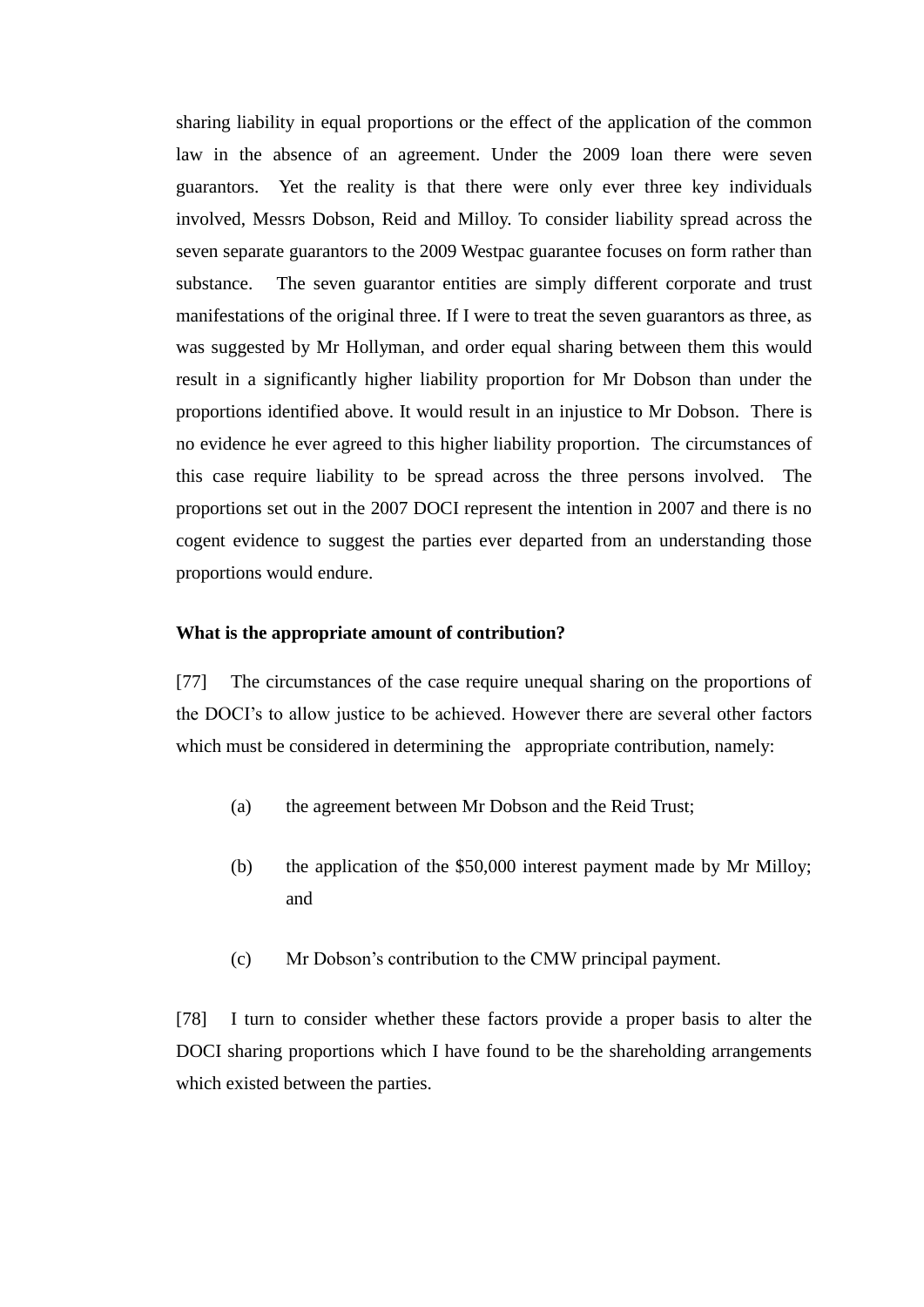#### <span id="page-21-1"></span><span id="page-21-0"></span>*Dobson and Reid Trust Agreement*

[79] Mr Hollyman submitted that the Reid Trust, Mr Reid and Mr Dobson reached an arrangement with Mr Dobson for the repayment of the money paid into the Reid account from Mr Dobson's house proceeds. In his affidavit for summary judgment Mr Dobson stated:

[i]t is correct that an allocation of the sale proceeds has been paid off the Reid interests as well (\$200,735.52). I have made separate arrangements with Mr Reid in this regard.

[80] In cross examination both Mr Dobson and Mr Reid confirmed that Mr Reid and the Reid Trust had agreed to pay Mr Dobson from funds received out of later transactions.

[81] As a result of this agreement it was claimed that Mr Dobson was entitled to recover from the Reid Trust the sum of \$200,735.52 which was used to reduce Mr Reid's share of the loan from the proceeds of the sale of his home.

[82] The defendant trustees' position was that as Mr Dobson has this entitlement, the benefit should be factored into any calculation of the contribution owed by them. Mr Hollyman argued, in essence, that to ensure justice, unequal sharing was appropriate and Mr Reid's apportionment of the guarantee should be allocated to Mr Dobson.

[83] For the plaintiff, Mr Dalkie argued that the agreement should have no effect on the amount owed. He submitted that the Reid and Milloy interests had an equal share in the balance of the Westpac debt and therefore Mr Dobson is entitled to half the amount he has paid in excess. He claimed that judgment should be entered for Mr Milloy's half of the debt and Mr Reid's half could then be settled under the agreement.

[84] The issue with this agreement is that it relates not to Mr Dobson and Mr Reid as co-guarantors under the Westpac loan but separately, with Mr Reid as a debtor to Mr Dobson as guarantor for an amount repaid on Mr Reid's specific loan facility with Westpac. That arrangement sits apart and distinct from the issue before me,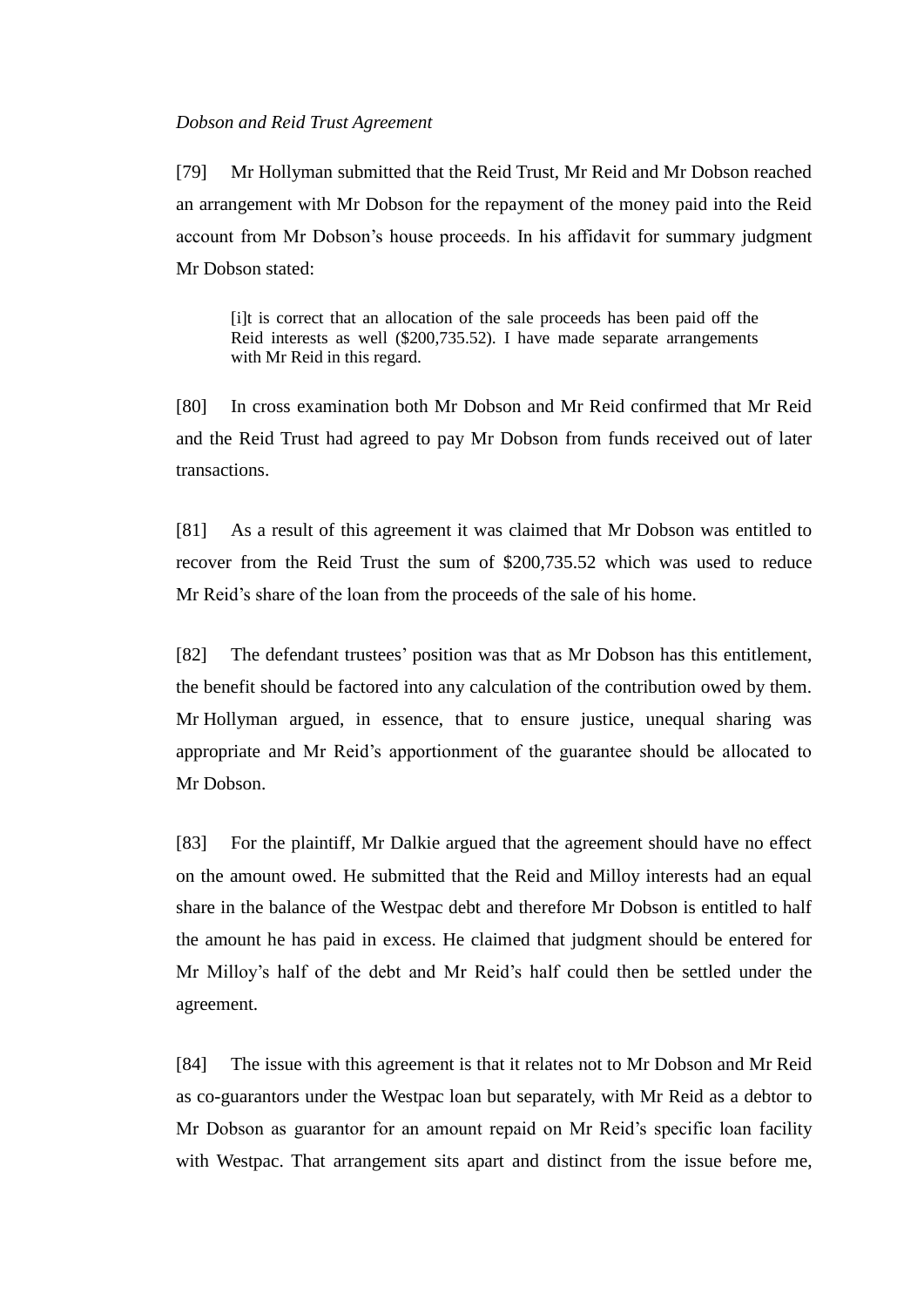which requires me to consider the loan as a whole, irrespective of the three facilities covering Westpac's interests. I am satisfied it is appropriate to treat the agreement as an agreement that the Reid Trust will pay Mr Dobson what he is owed as a result of his payment in excess of his liability. It was acknowledged by Mr Hollyman that how the bank apportioned the funds is not strictly relevant; the question is what each party has paid as against that party's liability as a guarantor. In my view to take into account the separate agreement between the Reid Trust and Mr Dobson shifts the focus to the bank's apportionment and distracts focus from the central question of *inter se* liability under the guarantee. I do not find that it is just to alter the shareholding arrangements as a result of this agreement.

#### <span id="page-22-1"></span><span id="page-22-0"></span>*Interest payment (\$50,000)*

[85] On 12 November 2009 the Milloy interests paid \$50,000 towards the interest on the loan to prevent mortgagee sales. Of that amount, \$3,781 was paid into Mr Dobson's bond account, and \$37,160 into Mr Reid's. This did not reduce the principal owing but the defendant trustees claim it affects the contribution owed. Mr Hussey, a chartered accountant called by the defendant trusteess, gave evidence as to the appropriate quantum. In respect of the interest payments, Mr Hussey identified \$3,781 which was transferred to the Dobson accounts, and \$37,160 transferred to the Reid accounts. Mr Hussey considered that Messrs Reid and Dobson owed these respective amounts in addition to their share of the loan and therefore these amounts should be added to the total owed by Mr Reid and Mr Dobson.

[86] For the plaintiff Mr Dalkie claimed this interest payment should not be taken into consideration, just as the amounts from Viking paid towards interest were not considered.

[87] In examining this issue it is useful to remind myself of the question I am required to decide; namely what is the just contribution between co-guarantors? It is not disputed that as a guarantor Mr Dobson is liable for both the principal amount and the interest paid to service the principal. It follows it is artificial to consider the interest and the principal amounts separately. To determine the appropriate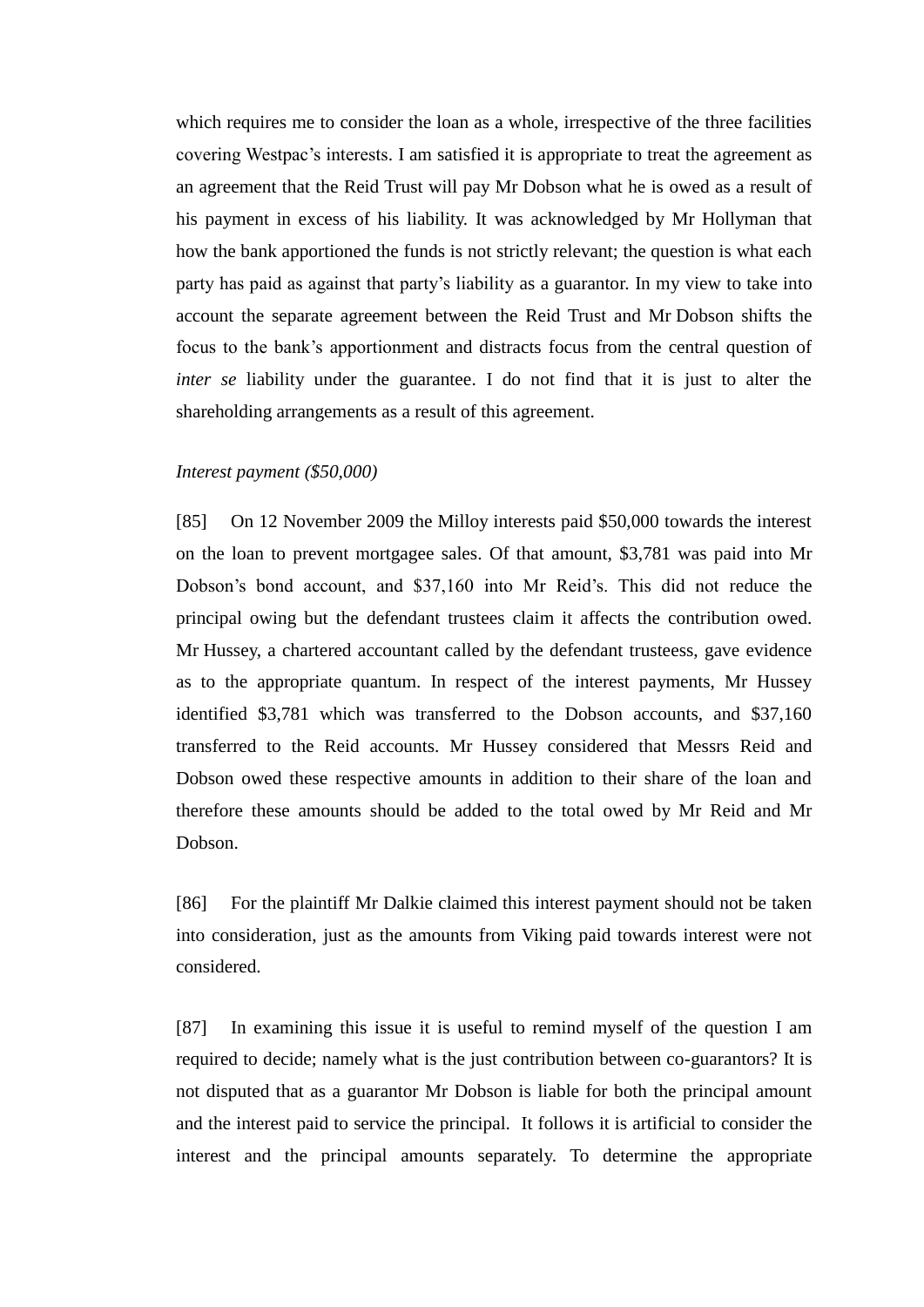contribution all factors must be considered including the payment of interest to service the loan to prevent the loan being called up.

[88] Based on my earlier findings, Mr Dobson is liable for 17.33% of the total amount. It follows he must also be liable for 17.33% of the interest amount. Because I have disregarded the bank's apportionment to the individual facilities in respect of the loan, the same is appropriate for the interest. The amount of interest paid on each facility is irrelevant and I reject the defendant trustees' submission that Mr Dobson owes a further \$3,781 as a result of the payment. On my apportionment at 17.33% Mr Dobson's proportion of the \$50,000 interest payment amounts to \$8,665. However, for a complete understanding of the extent of Mr Dobson's liability the total amount on interest on the loan would need to be determined. I have not received evidence on the total amount of interest.

[89] This must be considered against the Viking payments. Viking paid its share of the loan to CMW and made interest payments on the loan. The payments by Viking were deliberately structured in a way to cover the interest payments. The total amount paid by Viking is not in evidence but was suggested to be somewhere between \$300,000-\$400,000. There is no evidence as to what proportion of the amount paid by Viking to CMW was applied to interest. I accept that any interest payments made by CMW benefited all parties equally. However, Mr Dobson is entitled to 17.33% of any Viking payments that were not applied towards interest. I accept this is relevant to the determination of contribution owed.

# <span id="page-23-1"></span><span id="page-23-0"></span>*Contribution to CMW payment*

[90] Mr Hollyman submitted that as Mr Dobson did not contribute to the \$117,000 paid by CMW to reduce the outstanding principal before the loan was refinanced, he is required to account for 17.33% of this amount. This amounts to \$20,276 of which Mr Dobson would owe half to the Milloy interests and half to the Reid interests (i.e. \$10,138 each).

[91] Mr Dalkie argued this is a *non sequitur* in that the defendant trustees have no legal or factual basis to claim they are entitled to part of the amount paid by CMW.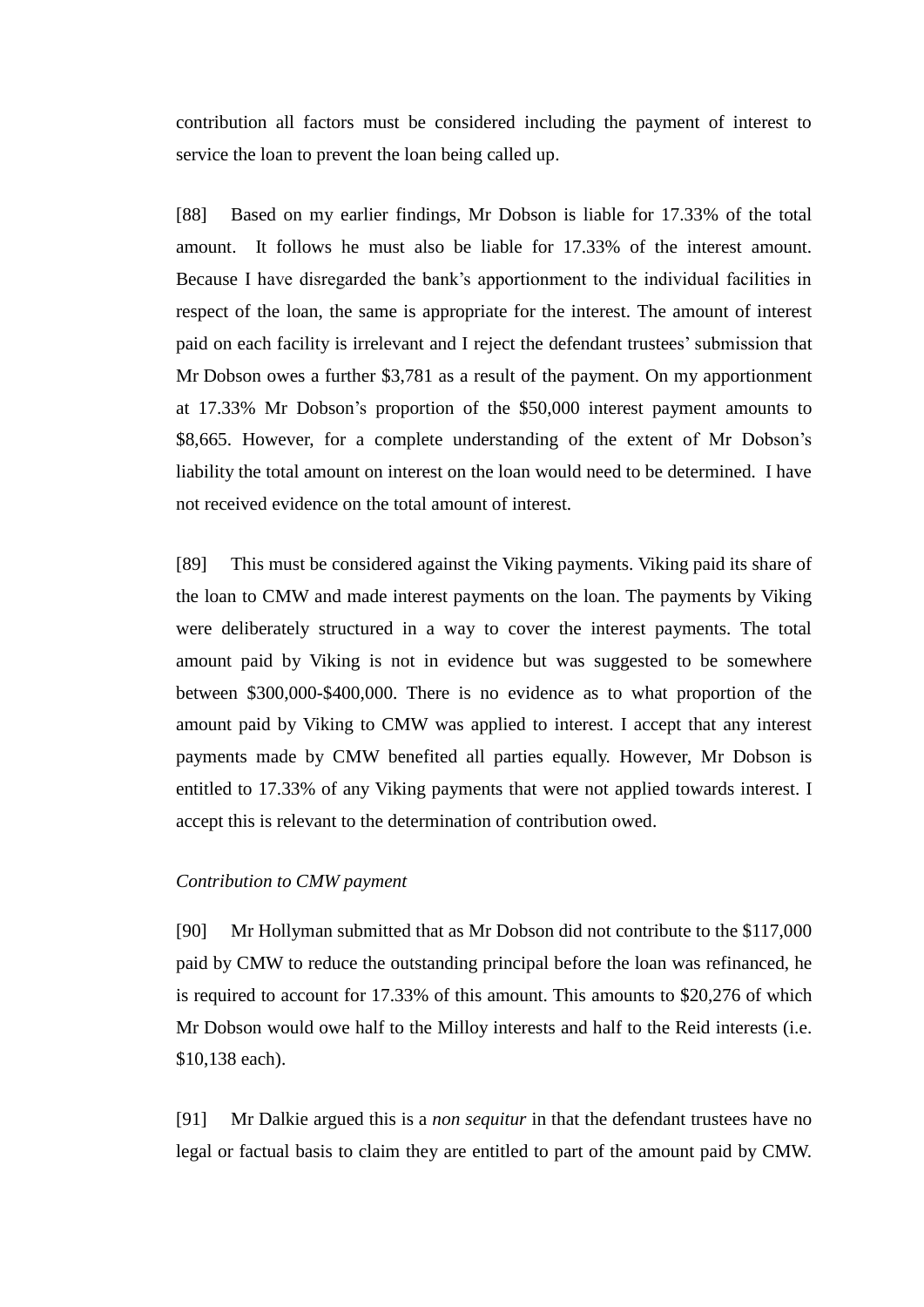The defendant trustees did not make this payment; CMW did and CMW is a separate legal entity.

[92] On a strict application of the wording of the Security Agreement and the 2007 DOCI Mr Dobson is not liable for the CMW payment of principal. This is because the agreements are structured as a guarantee and provide how liability would be shared "should the guarantee be called upon."<sup>7</sup> At the point of payment the guarantee had not yet been called upon and thus Mr Dobson is liable for only 17.33% of the reduced amount which existed when the guarantee was in fact called upon. However, I do not think that such an approach would result in a just apportionment between the co-guarantors.

[93] It is clear that the payment made by CMW reduced the principal amount and thus reduced the obligation of all guarantors. It therefore benefited all co-guarantors. At the time of payment, Messrs Reid and Milloy had equal shares in CMW. I do not accept the plaintiff's submission that this amount is owed to CMW. First, there is no evidence of any agreement between Mr Dobson and CMW for repayment of this amount and I thus see no basis for a finding that a contribution is owed to the company. What is in issue is the contribution owed between the three co-guarantors. It is artificial and formulaic to focus on the company and ignore that in reality it was Mr Reid and Mr Milloy, through CMW, who were reducing the principal for the benefit of all guarantors. Therefore I am satisfied that it is necessary in determining the appropriate contribution to take into account that Mr Dobson owes his share of this payment to Mr Reid and Mr Milloy. On the 17.33% calculation basis this amounts to \$10,138.

# <span id="page-24-1"></span><span id="page-24-0"></span>**Should relief be ordered?**

[94] Having determined in principle the proper apportionment of the contribution, it is necessary to consider whether relief is appropriate.

[95] Under the laws of equity, in which contribution is based, relief is discretionary. Relevant to the current situation, a Court may deny relief to a plaintiff

<sup>&</sup>lt;sup>7</sup> Clause B of 2007 DOCI.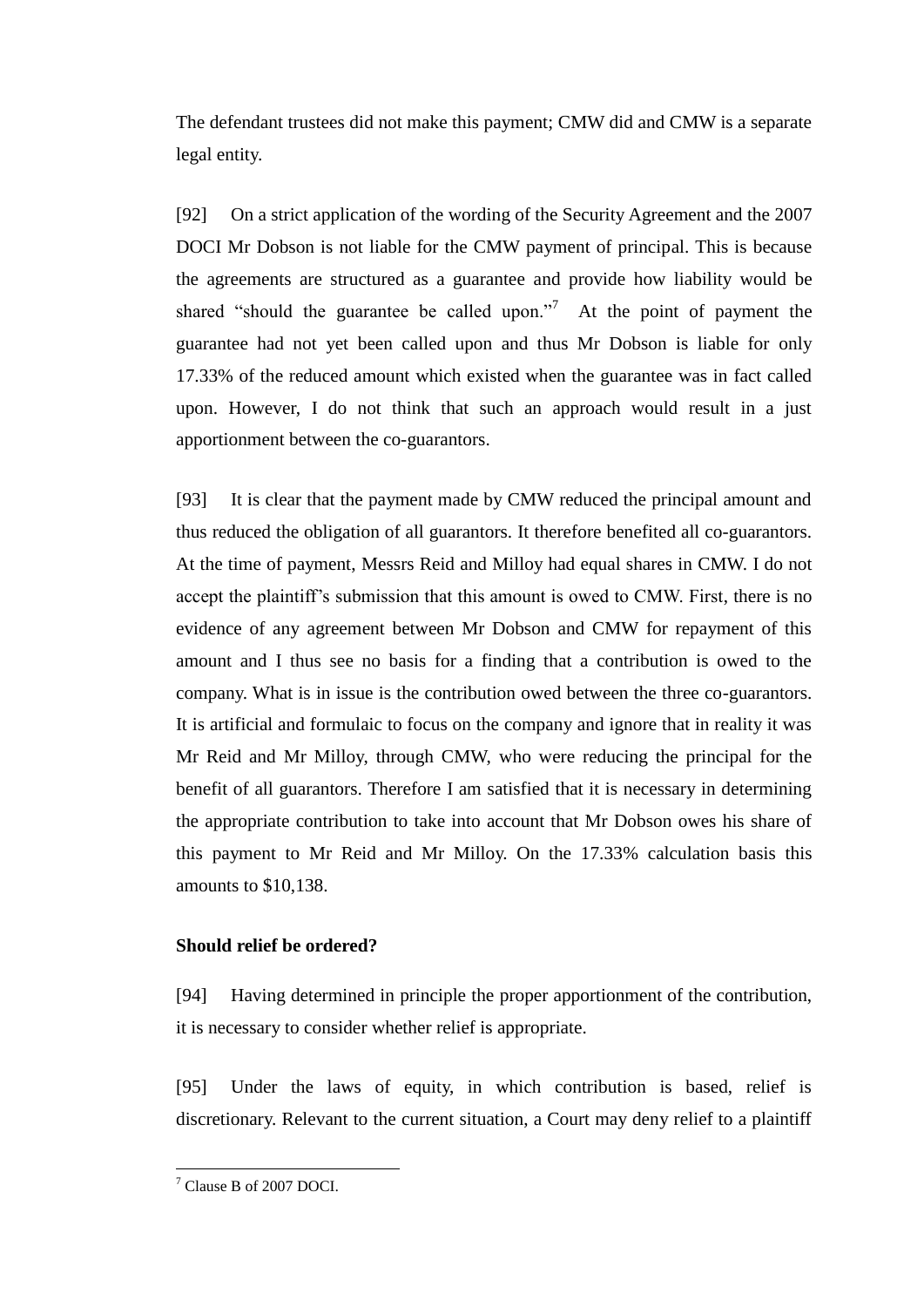who has acted with impropriety in a matter pertinent to the suit, as "one who comes to equity must do so with clean hands."<sup>8</sup> The impropriety must be directly related to the relief sought.

[96] Mr Hollyman submitted that if it was found that Mr Dobson is entitled to relief under the principles of contribution the Court should exercise its discretion and refuse to grant relief because Mr Dobson excluded Mr Milloy from his position of ownership and control in the MRW group, assisted Mr Reid in diverting the proceeds of the New Zealand litigation (which is relevant to the counterclaim) to their mutual benefit and is seeking to claim funds from that which he has already made arrangements to collect.

[97] Although I accept that an overly technical or dogmatic approach to considerations of a nexus is not appropriate in resolving matters of conscience,  $9$  I am not satisfied that Mr Dobson's actions in excluding Mr Milloy as director and diverting the proceeds of the New Zealand litigation, both matters which relate to the counterclaim, are sufficiently and directly relevant to the relief sought under the guarantee. The guarantee was a completely separate business transaction relating to the Australian DTAL litigation. It is remote in that sense. Other than the same parties being involved there is no other relationship or logical connection between the actions of Mr Dobson and the relief claimed under this cause of action.

[98] In respect of the final allegation of impropriety; that Mr Dobson is seeking funds he has already made arrangements to collect under the agreement with the Reid Trust, in light of my findings I also do not see this as a basis to deny relief.

[99] I consider that Mr Dobson is entitled to relief. I accept Mr Hollyman's submission that due to the number of variables present in the current circumstances and having regard to my determinations on the above issues, it is appropriate for counsel to determine the appropriate quantum. In the event agreement cannot be reached, leave is granted for counsel to make further submissions on the issue of quantum.

<sup>8</sup> *The Laws of New Zealand* Equity (online ed) at [12].

<sup>9</sup> *Eldamos Investments Ltd v Force Location Ltd* (1995) 19 TRNZ 779 (HC).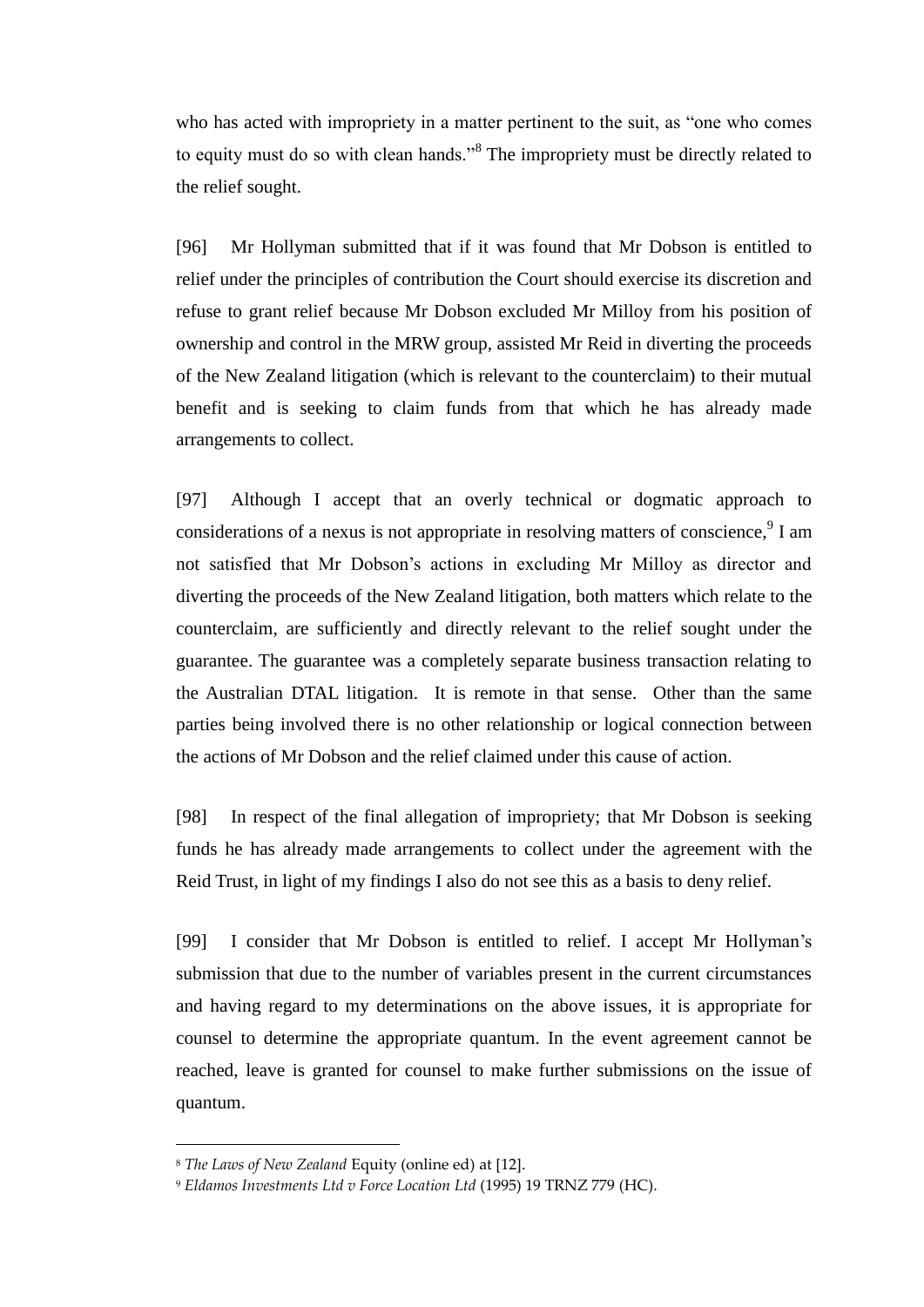#### <span id="page-26-1"></span><span id="page-26-0"></span>**III COUNTERCLAIM**

#### <span id="page-26-2"></span>**Introduction**

[100] n-Tech Limited ("n-Tech") and St Lucia Investments Limited ("St Lucia"), both companies in the MRW corporate structure, were plaintiffs in New Zealand litigation unrelated to the DTAL proceedings in Australia. The New Zealand litigation settled and a settlement sum was owed to the companies. The funds were held and distributed by the Auckland law firm Gilbert Walker. The counterclaim relates to the distribution of money received from Gilbert Walker.

[101] The defendant trustees submit that they are entitled to 50 per cent of the funds that were distributed by Gilbert Walker as beneficiaries of the MRW Trust. They claim that Mr Dobson knowingly received the funds in breach of duties owed to the MRW Trust. In the alternative they claim that Mr Dobson dishonestly assisted the corporate trustee to breach its duties, by engaging in conduct designed to exclude the Milloy family trusts from any entitlement to the funds and distributing the funds to himself and Mr Reid.

#### <span id="page-26-4"></span><span id="page-26-3"></span>**Background**

[102] Funds were paid out to n-Tech under an agreement with Gilbert Walker following the settlement of the litigation. n-Tech is related to a group of companies and trusts centred around the MRW Technology Trust ("MRW Trust"). I set out the structure of these entities below.

[103] Clusevau Holdings Limited ("Clusevau") was the corporate trustee of the MRW Trust and, relevantly, the 100 per cent shareholder of MRW Technology Ltd ("MRW Tech"). Clusevau also owned 100 per cent of the shares in n-Tech. n-Tech owed MRW Tech more than \$8 million in the form of a debenture security created in March 1999. The defendant trustees claim to be discretionary beneficiaries of the MRW Trust.

[104] Each of the companies mentioned above was directed by a combination of Messrs Reid, Milloy and Dobson.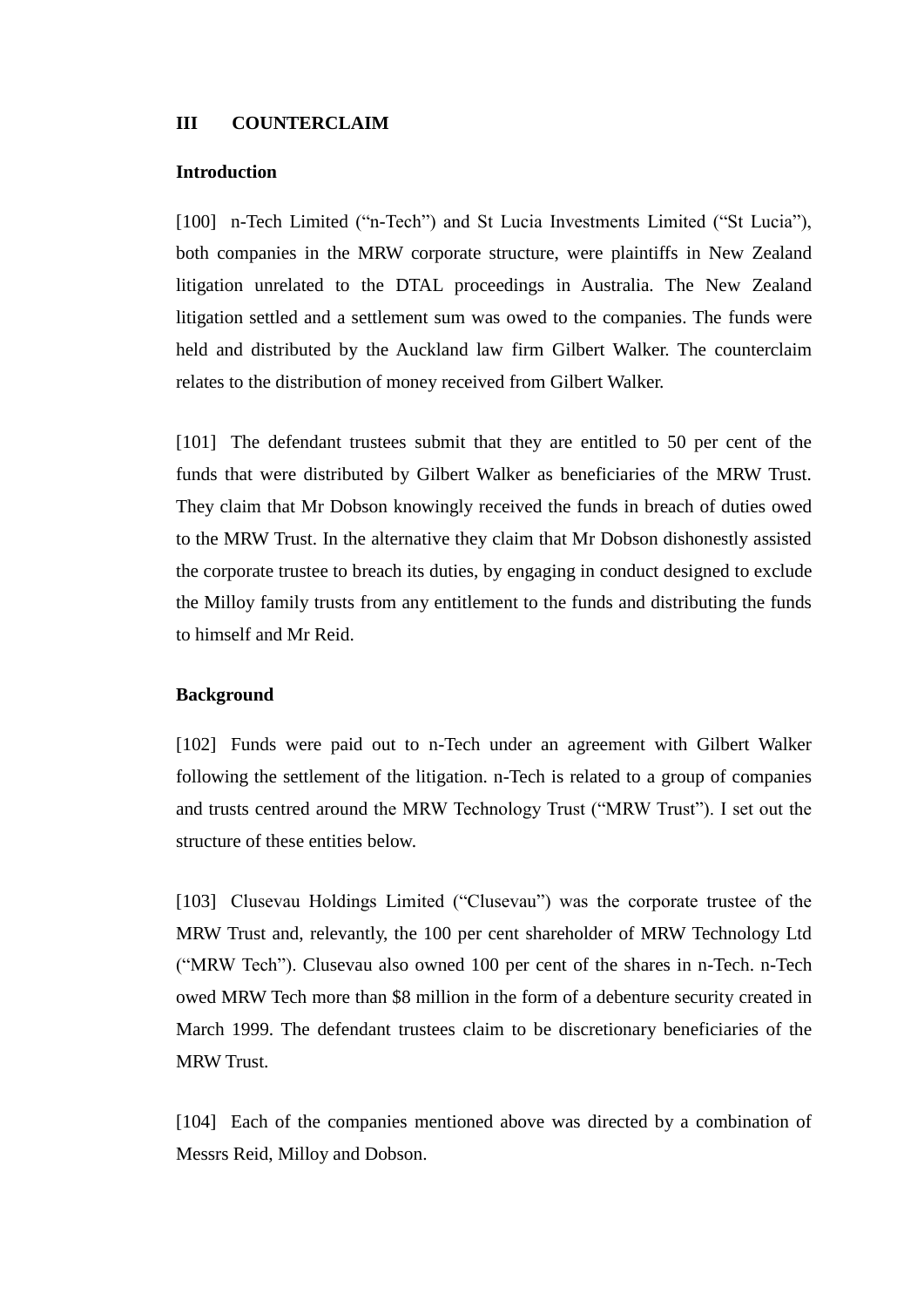[105] The proceeds of litigation totalled \$208,561.21. Prior to the contested events Gilbert Walker paid out \$25,000 to Mr Reid. Mr Reid distributed \$20,000 to Mr Dobson and himself, and \$5,000 to Mr Milloy. This left a balance of \$183,561.21.

[106] On 14 December 2011 Mr Dobson, as sole shareholder and director of Clusevau, removed Mr Milloy as a director of n-Tech, Clusevau and MRW Tech. On 11 January 2012 he appointed Mr Reid as director of Clusevau. The following day Mr Reid, as the new director, caused Clusevau to resolve that the Milloy trusts' interests should be applied to NZIL (another company from which Mr Milloy had recently been removed as director). NZIL was 100 per cent owned by Andrews Holdings Limited ("Andrews"), which sits at the centre of the St Lucia corporate structure. Andrews was the sole trustee of the Tara Trust, of which the Milloy trusts were beneficiaries. Mr Milloy was also removed as director of Andrews on 14 December 2011 leaving Mr Reid the sole director. Following Mr Milloy's removal, Mr Reid caused Andrews to irrevocably declare 11 January 2012 as the date of final distribution in relation to the Milloy trusts' interests under the Tara Trust.

[107] Mr Reid, as sole director of n-Tech, determined that the funds would be applied to reduce the outstanding debt n-Tech owed MRW Tech. Mr Reid asked Mr Dobson to receive the part repayment from n-Tech and hold it on MRW Tech's behalf to be distributed on MRW Tech's instructions.

[108] On 21 December 2011, as a result of Mr Reid's instructions, Mr Dobson received \$183,561.21 into his bank account ("the funds"). It was paid to Mr Dobson's personal account because MRW Tech did not have a bank account.

[109] Mr Milloy would have been director of both n-Tech and MRW Tech at this time had it not been for his recent removal. In an email to Mr Milloy dated 12 December 2011, two days before Mr Milloy's removal and nine days before the funds were paid to n-Tech, Mr Reid proposed that the \$170,000 expected from Gilbert Walker be distributed between the three of them in the following proportions: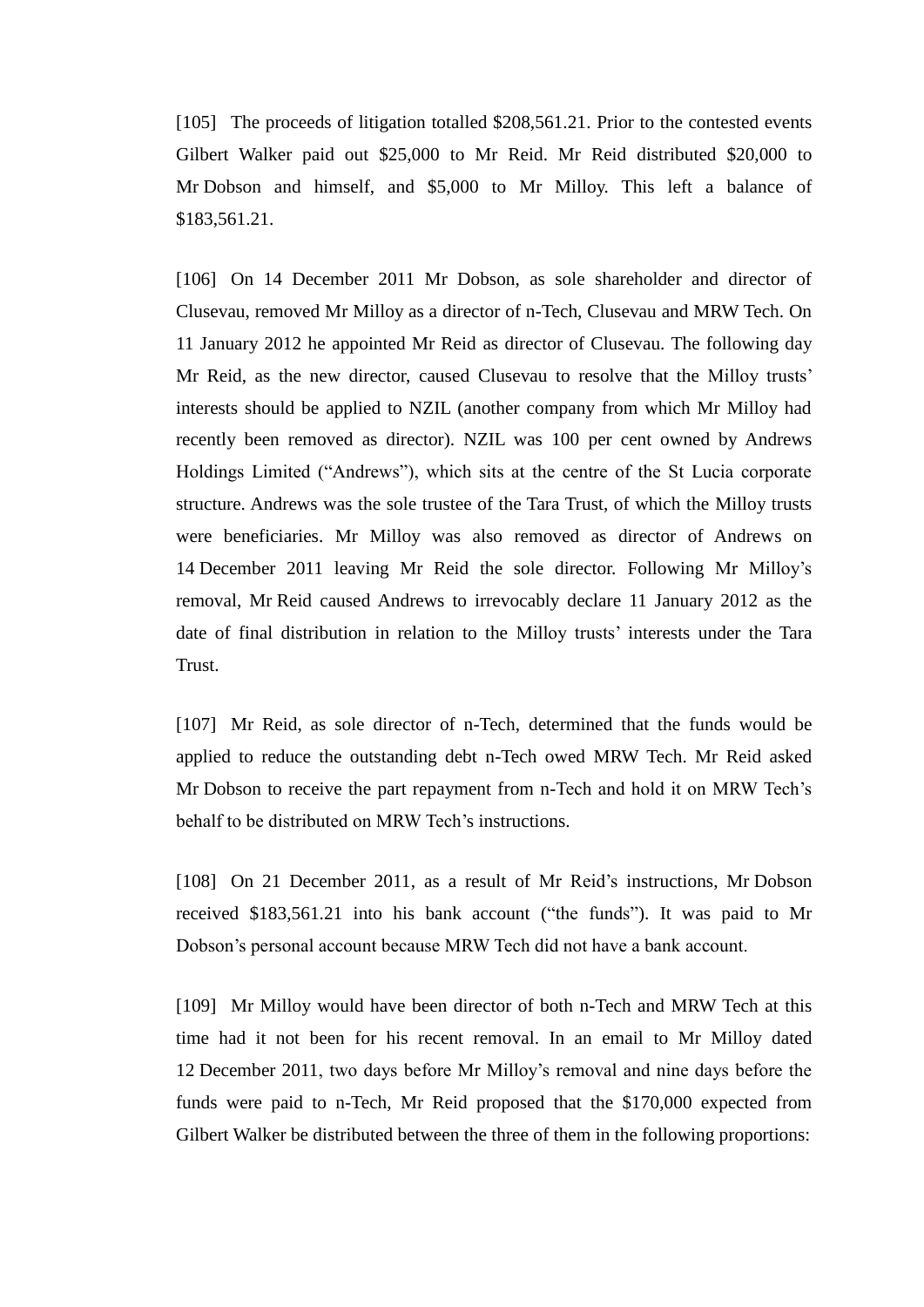- (a) Reid interests  $-$  \$100,000;
- (b) Milloy interests  $-$  \$35,000;
- (c) Dobson interests \$35,000.

[110] In response, Mr Milloy recommended clarification be sought on the question of whether the money was required to be used to repay certain third party lenders. On 13 December 2011, the day before he was removed from the various directorships, Mr Milloy emailed Mr Reid and said:

Before we can deal with any distribution issues we need to understand what is happening re the lenders…this needs to be dealt with before any distribution to the three of us can occur.

[111] The lenders he was referring to were, in particular, a Ms Carran and a Mr Keating who, in separate loans, advanced \$100,000 and \$50,000 respectively to Andrews and Clusevau. In evidence there was a suggestion there were other third party lenders, possibly Hanover, although no details of this or other loans were developed. Messrs Reid and Milloy were guarantors under the Carran loan and Mr Reid was the sole guarantor under the Keating loan. The loans were to be repaid from "litigation proceeds" from the New Zealand litigation received by the borrowers, namely Andrews and Clusevau as the parent companies of n-Tech and St Lucia.

[112] A week later, in an email to Mr Reid, Mr Milloy suggested they engage an independent party to provide legal guidance on their obligations as directors of n-Tech. Mr Milloy was unaware until 21 December 2011 that he had been removed as director from the various companies. He had previously offered to resign as a director but not until the disbursement of the funds had been settled. He was not consulted on the decision regarding the disbursement of the money to Mr Dobson and Mr Reid.

[113] Mr Dobson justified Mr Milloy's removal as director of the companies and the removal of the Milloy interests as beneficiaries on the grounds that as the Milloy business had failed and the Digitech litigation had finished, new business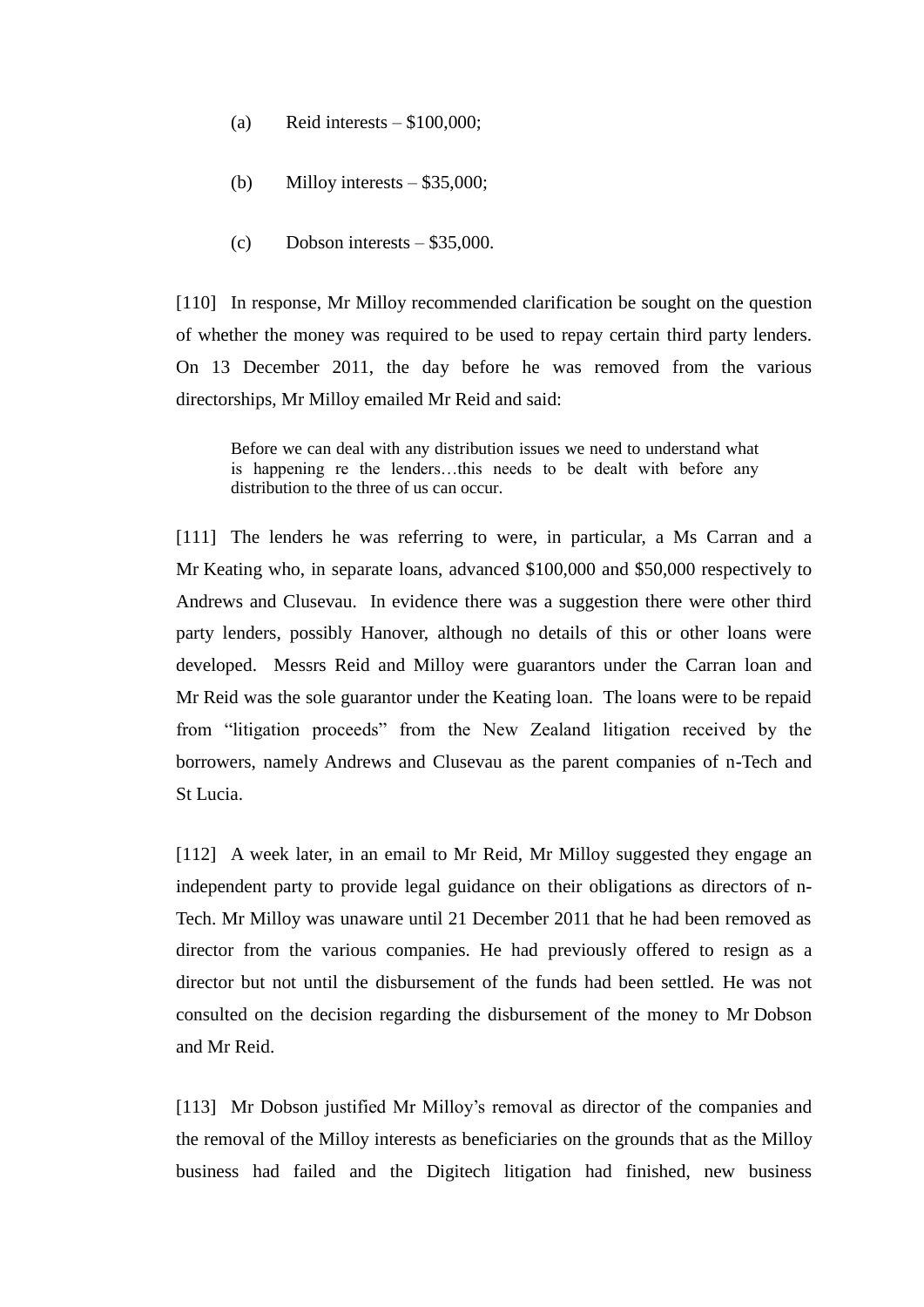opportunities needed to be found and there was an expectation that Mr Milloy and the Milloy interests would not be part of that future. This claim is supported by Mr Milloy's voluntary resignation from CMW in September 2011 and the circumstances of his leaving, which resulted in Mr Reid having to deal with business creditors. When Mr Wong, one of the original directors and shareholders of CMW, left the businesses some time previously, he had ceased to be a director of all companies associated with the businesses. It was therefore assumed by Mr Dobson that a similar process would be followed. Once he became aware of his removal as director of the various companies, Mr Milloy did not object or register his disapproval. As indicated earlier, he did however indicate some weeks before he was prepared to resign, but not until the issues around how the trust funds should be distributed were settled.

# <span id="page-29-1"></span><span id="page-29-0"></span>**The claim**

[114] It is the defendant trustees' claim this money was used for non-trust purposes, namely:

- (a) \$30,000 for Mr Dobson's personal needs;
- (b) \$84,944.64 for Mr Reid's personal needs; and
- (c) \$14,045 transferred to Magnitude 9 Ltd, a company which Mr Reid and Mr Dobson are directors.

[115] The essence of the counterclaim is that Mr Dobson received the \$183,561.21 into his personal bank account and that in doing so he:

- (a) was liable to account to the MRW Trust for the funds, having knowingly received and applied the funds in a manner inconsistent with Clusevau's duty as a trustee; and
- (b) dishonestly assisted in the breach of trust by Clusevau in participating in specific transactions (namely the removal of Mr Milloy as director of the companies, appointing Mr Reid as director of Clusevau,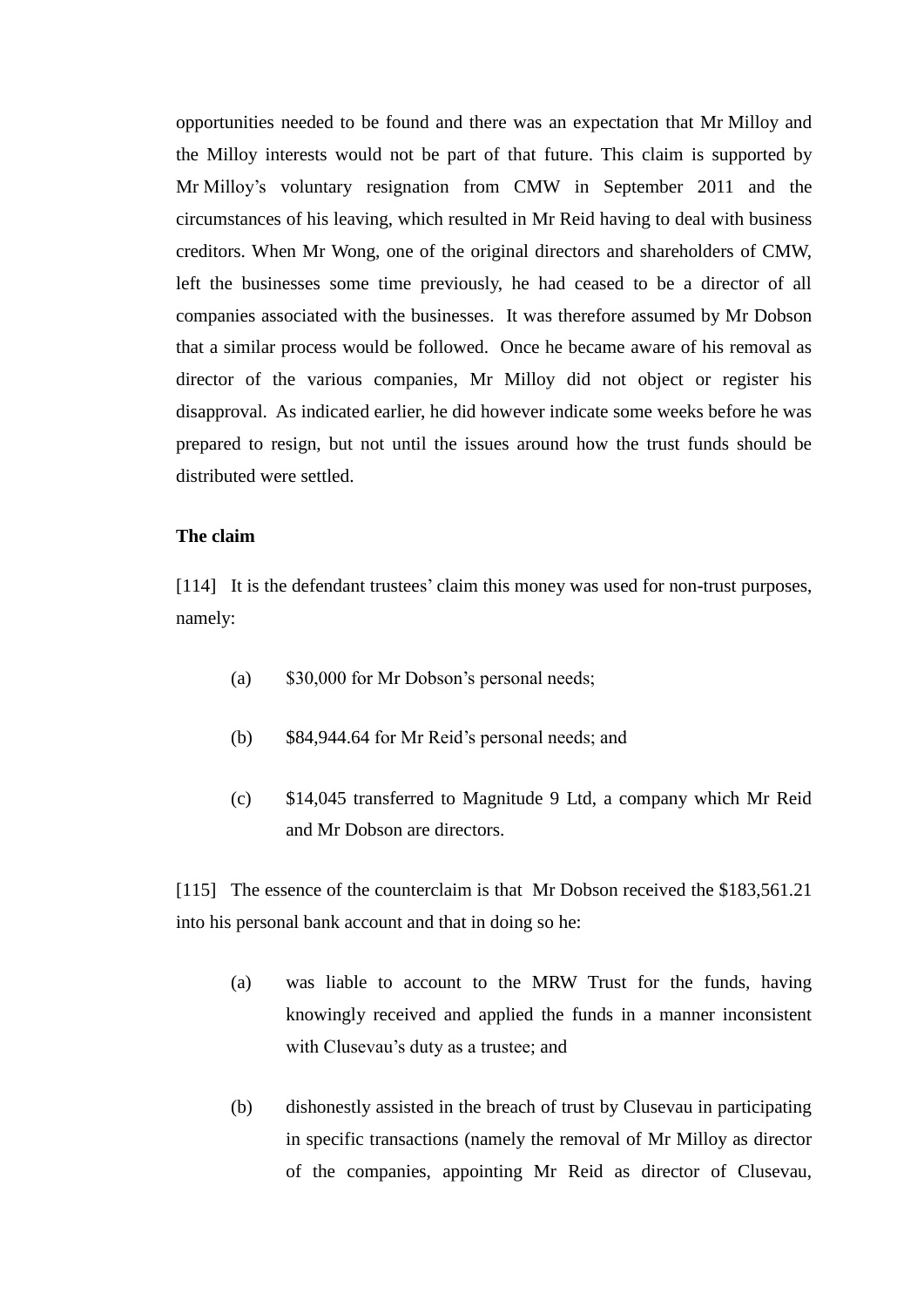receiving the funds, and removing Milloy trusts interests); and applied the funds:

- (i) for a variety of non-trust related purposes, principally for his own use or the use of Mr Reid;
- (ii) in such a way as to exclude the Milloy trusts from any right or interest in the MRW and Tara Trusts.

[116] If not for the above actions, Mr Milloy claimed that he, along with his wife as trustees of the Hugh Milloy Family Trust and the Helen Milloy Family Trust, would have been entitled to  $$99,280.60^{10}$  of the funds either under:

- (a) The MRW Trust Deed; or
- (b) In conjunction with a review order under s 68 of the Trustee Act 1956.

[117] Because the pleadings focus on the breach of Clusevau's duties as a trustee it is necessary to consider Clusevau's role in the transactions and, in particular, any breaches it committed as trustee of the MRW Trust. However, before considering whether there was a breach of trust by Clusevau, it is necessary to consider the nature of the funds and the obligations relating to the funds. This exercise determines whether the funds were available for distribution or were required to be used to repay the loans to Andrews and Clusevau relating to the litigation.

# <span id="page-30-1"></span><span id="page-30-0"></span>**Nature of the funds**

 $\overline{a}$ 

[118] Mr Reid gave evidence that the 'colour of the money' paid to n-Tech was as a gift from Gilbert Walker, in the form of a fees rebate, to personally assist Mr Reid. It was specifically tagged for his use and not available to third party creditors. He described it as a "write off of fees that would have otherwise been paid to Gilbert Walker". He said that this term of the agreement was not recorded because a third party, SPF, was party to the agreement, so "there's not necessarily the detail of what

 $10$  Note that the \$99,280.60 is 50% of the trust sum, less the \$5000 received by the defendants.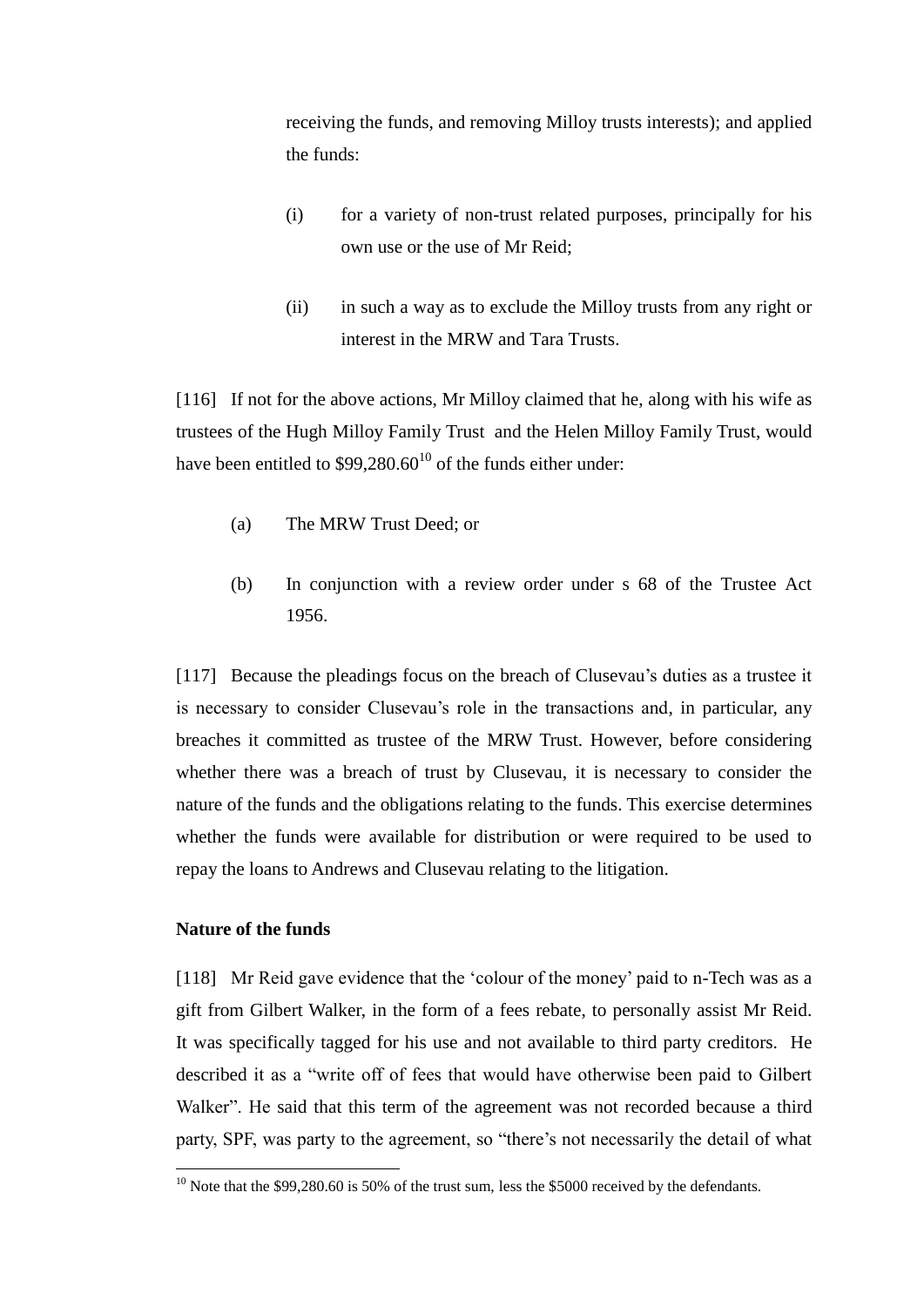Campbell Walker or Gilbert Walker and I agreed in terms of what would happen down the line; the nitty gritty." He was adamant the money was not litigation proceeds claiming that if it were, it would have been required to be paid to the corporate trustees, Andrews and Clusevau, who would have been required to repay the third party interests, particularly the Keating and Carran loans.

[119] Mr Hollyman submitted that this characterisation of the funds flew in the face of reality; the funds were clearly remnant of the proceeds of settlement.

[120] On the evidence before me it is unclear whether the funds were the remnants of the settlement proceeds, or a separate fees rebate given in connection to the litigation. The agreement which sets out the distribution of the settlement proceeds refers to a 'credit note' to be given by Gilbert Walker. Both counsel made reference to the fact that the money was related to Gilbert Walker's fees although the exact nature of the funds was not clear. Overall I am not satisfied on the balance of probabilities that the funds would be classified as litigation proceeds for the purposes of the loan agreements.

[121] I am, however, satisfied on the evidence that Mr Reid's suggestion that the money was a gift in the form of a fees write-off and was "given on an undertaking that it was not to go to third parties" from Gilbert Walker and was to be used by him and not third party creditors is implausible and as Mr Hollyman submitted, flies in the face of reality.

[122] Mr Hollyman urged the Court to draw an adverse inference from the plaintiff's failure to call Mr Campbell Walker of Gilbert Walker on this point.

[123] Had Mr Walker given evidence he would have been expected to be able to identify the nature of the funds. More particularly, he would have been able to give direct evidence on the question of whether the funds paid out to n-Tech were the remnants of the settlement proceeds, a fees rebate or a gift tagged for Mr Reid's use only.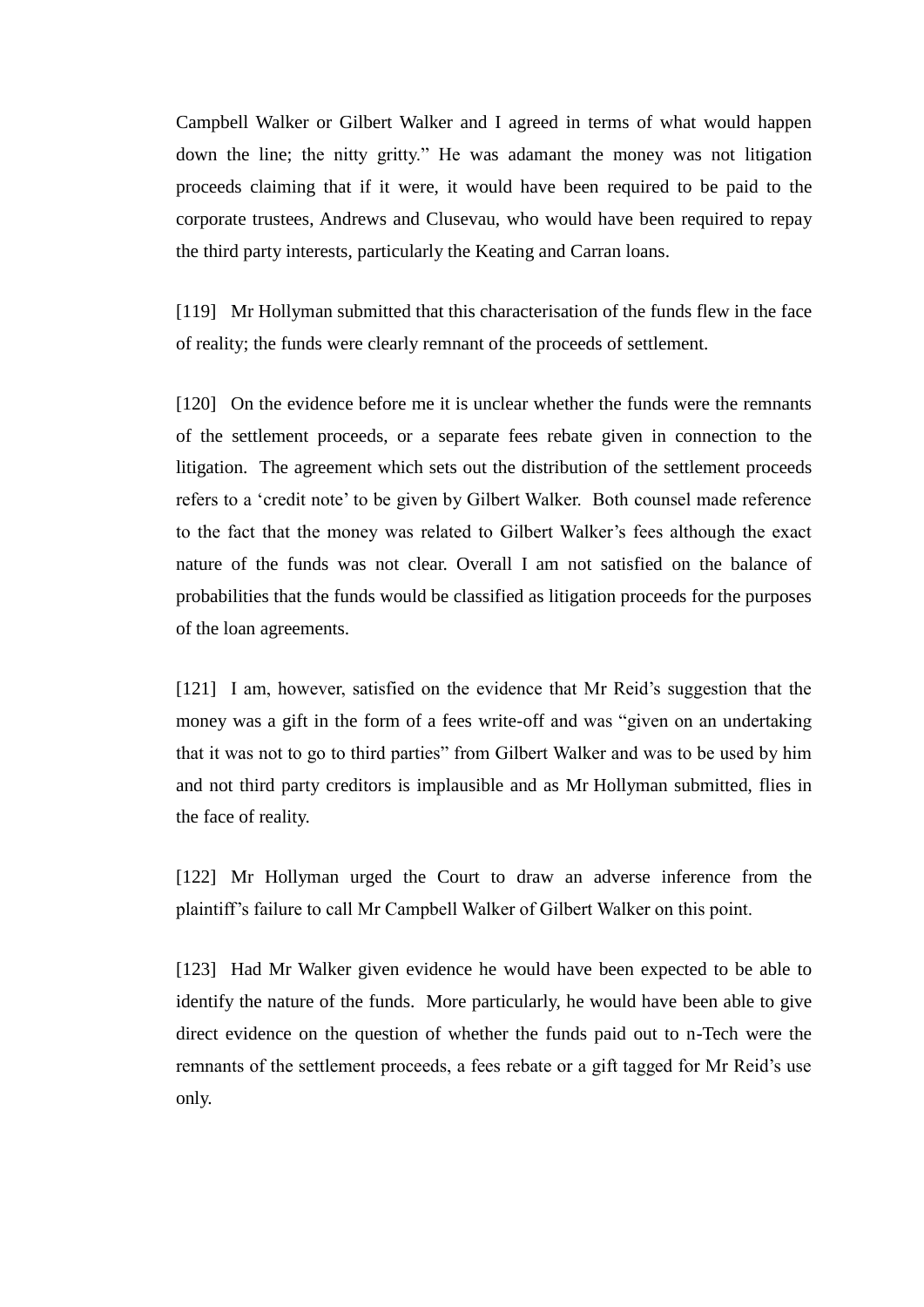[124] Gilbert Walker paid out the funds despite Mr Milloy's request that this should not occur until independent advice was received on the question of distribution.

[125] The significance of this evidence is that if Mr Walker identified the funds as litigation proceeds, according to Mr Reid any litigation proceeds would have "gone up to the corporate trustees" thus triggering the obligations to satisfy the various third party liabilities. Under the terms of repayment for the Carran and Keating loans alone, the funds received would have been insufficient to meet the loan liabilities in full. No funds would have been available for further distribution to any other party including the Reid and Milloy interests.

[126] Furthermore, Mr Walker's evidence would have demonstrated that Mr Reid's action in paying the funds out to Mr Dobson and himself was contrary to the interests of the third party lenders.

[127] The failure to call Mr Walker in these circumstances is unexplained. It follows I am prepared to draw the inference Mr Hollyman's seeks that had Mr Walker been called by the plaintiff it would have weakened Mr Reid's claim that the funds were a tagged gift to him and it was accordingly open to him to apply them as he wished. This is a further basis for concluding Mr Reid's assertion on this point is implausible.

[128] However, irrespective of their nature, it is clear that the funds were paid out by Gilbert Walker pursuant to the agreement which required the funds to be paid to n-Tech or nominee. Mr Hollyman, while not conceding the funds were anything other than litigation proceeds, accepted on the face of the documents and notwithstanding the evidence given by Mr Reid, n-Tech was entitled to pay the funds to MRW Tech. In being paid to n-Tech the obligation to repay Ms Carran and Mr Keating (and any other third party creditors) was not triggered. The obligation would only have been triggered if litigation proceeds were directly or indirectly paid to Andrews or Clusevau.

[129] It seems the agreement was deliberately structured in a way to avoid these obligations. This is consistent with Gilbert Walker's email of 11 November 2011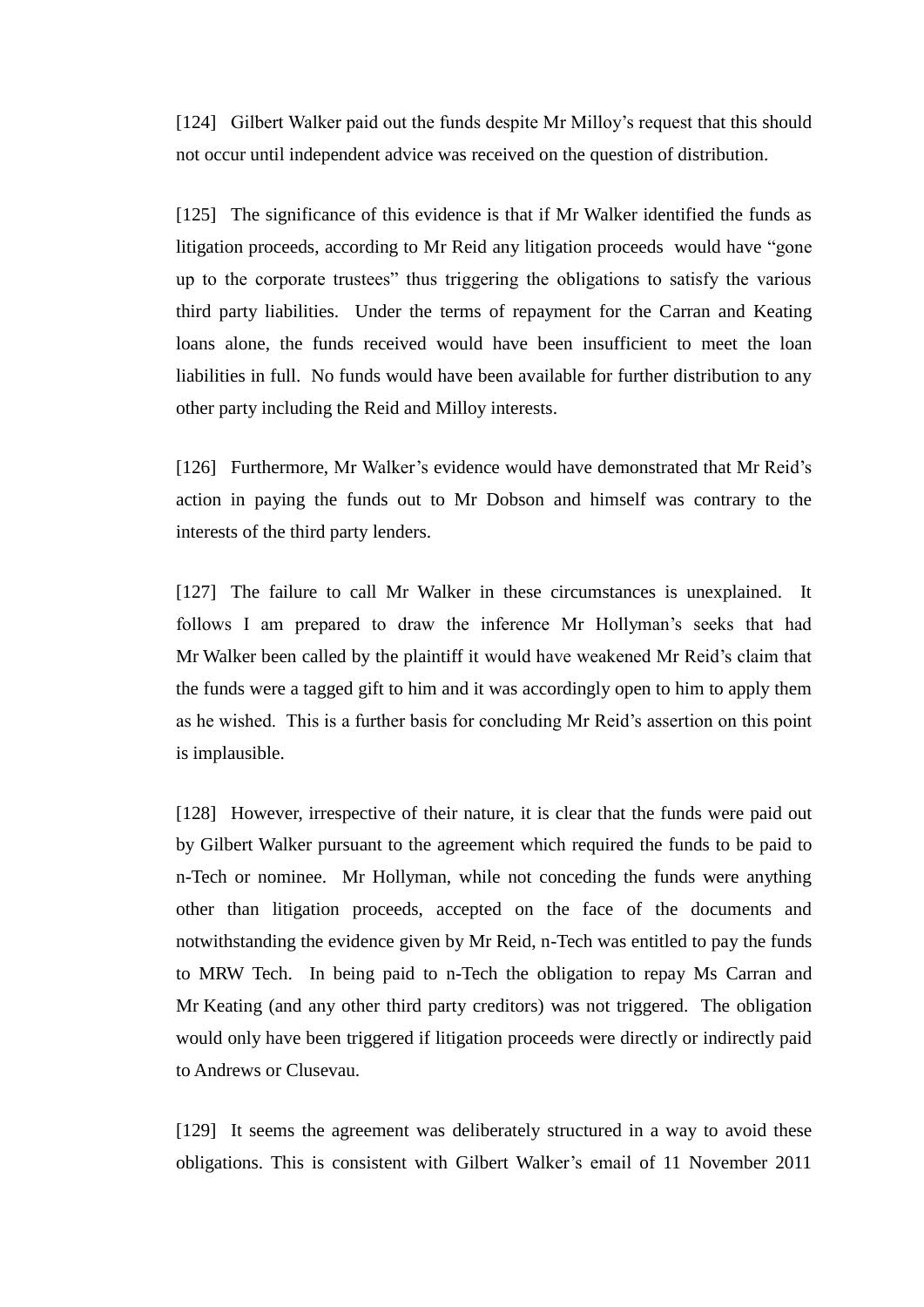which stated the payment should be made to John Reid or nominee, as this was preferable "to making it payable to one of the [plaintiffs] in case there were claims by other creditors." Due to the creditor issues, Mr Reid nominated n-Tech or nominee to receive the money. Mr Milloy, in an email sent to Gilbert Walker on 11 November 2011, agreed with this proposal. In argument before me there was no suggestion by any of the parties that the receipt of the money by n-Tech could be interpreted as Clusevau or Andrews 'directly or indirectly' receiving the funds such that the obligation to pay third party interests was triggered under the loan agreements. Therefore it was common ground that n-Tech was entitled to receive the money under the agreement and because MRW Tech held a debenture security over n-Tech for more than \$8 million, n-Tech was entitled to pay out the funds to MRW Tech, whether or not the funds were litigation proceeds.

# <span id="page-33-1"></span><span id="page-33-0"></span>**Distribution of the funds**

[130] As MRW Tech was not trading, it was available to MRW Tech to advance funds, pay dividends, or take other steps in relation to the funds. The defendant trustees claim that as a result of this the funds were available to its shareholder, Clusevau. It is further claimed that any money available to the ultimate shareholder is owed to the Reid Family Trust and the Milly trusts, as any amount was always to be distributed in equal shares between them.

#### <span id="page-33-3"></span><span id="page-33-2"></span>*Breach by Clusevau - dishonest receipt*

[131] The defendant trustees' claim is that Mr Dobson is liable to account to MRW Trust for the funds, having knowingly received and applied the funds in a manner inconsistent with Clusevau's duty as a trustee.

[132] Mr Dobson received the money in his personal capacity. Clusevau had no control over it. It is not suggested he received the funds on behalf of Clusevau. Thus Clusevau's role in this transaction is unclear. It is possible that Mr Dobson may have breached his duties as director of Clusevau. However it is not necessary to determine this because any breach of Mr Dobson's duties to Clusevau does not amount to a breach of Clusevau's duty to MRW Trust. As a result no breach of Clusevau's duty as trustee is established on the evidence.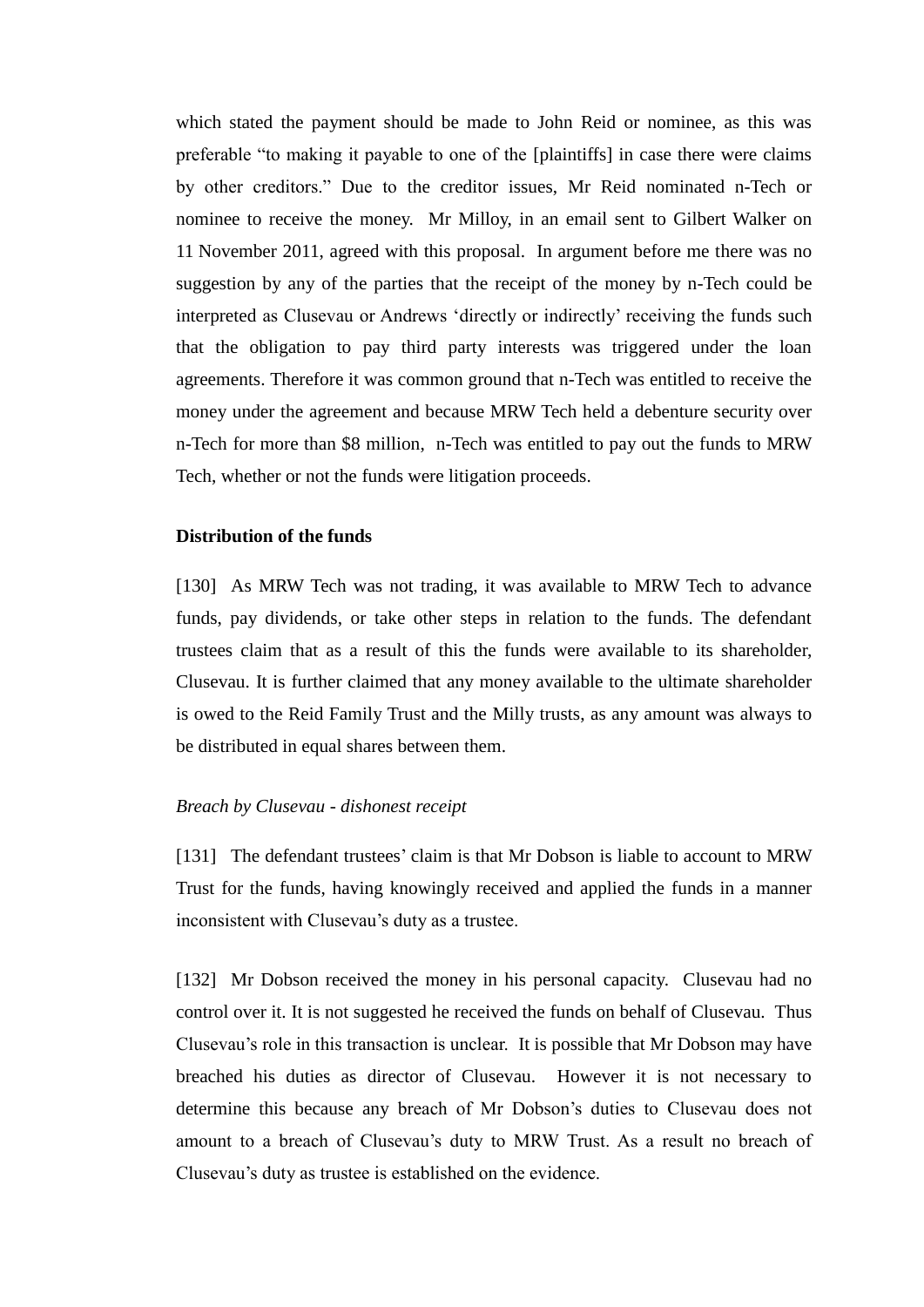[133] If anything, Mr Dobson would be required to account to the MRW Tech because that is the entity the funds belonged to. It cannot be assumed the funds would have been passed on to Clusevau as the sole shareholder of MRW Tech. A shareholder does not have an automatic claim to money received by the company. Although this was an option open to Mr Reid as the director there was no obligation on him to pay the funds to Clusevau.

#### <span id="page-34-1"></span><span id="page-34-0"></span>*Breach by Clusevau - dishonest assistance*

 $\overline{a}$ 

[134] In the alternative it is claimed that Mr Dobson dishonestly assisted in a breach of trust by Clusevau by participating in the following transactions:

- (a) Using his 100% shareholding in Clusevau to remove Mr Milloy as a director of Clusevau by a shareholder's resolution dated 14 December 2011;
- (b) Receiving into his personal bank account the funds on 21 December 2011;
- (c) On 5 January 2012 removing Mr Milloy as director of Andrews;<sup>11</sup>
- (d) On the same day, removing Mr Milloy as a director of NZIL;
- (e) As 100% shareholder of Clusevau, appointing Mr Reid as director on 11 January 2012;
- (f) Assisting Mr Reid to cause Andrews to declare the date of final distribution under the Tara Trust in relation to the Milloy trusts' interest in that Trust as being 11 January 2012;
- (g) Assisting Mr Reid to cause Clusevau to resolve that the Milloy trusts' interests in relation to the MRW Trust should be applied to NZIL.

I note that while it was registered with the Companies Office on the 5 January 2012, the registration states that Mr Milloy ceased to be a director on the 14 December 2011. This applies equally to the removal of Mr Milloy as director of NZIL.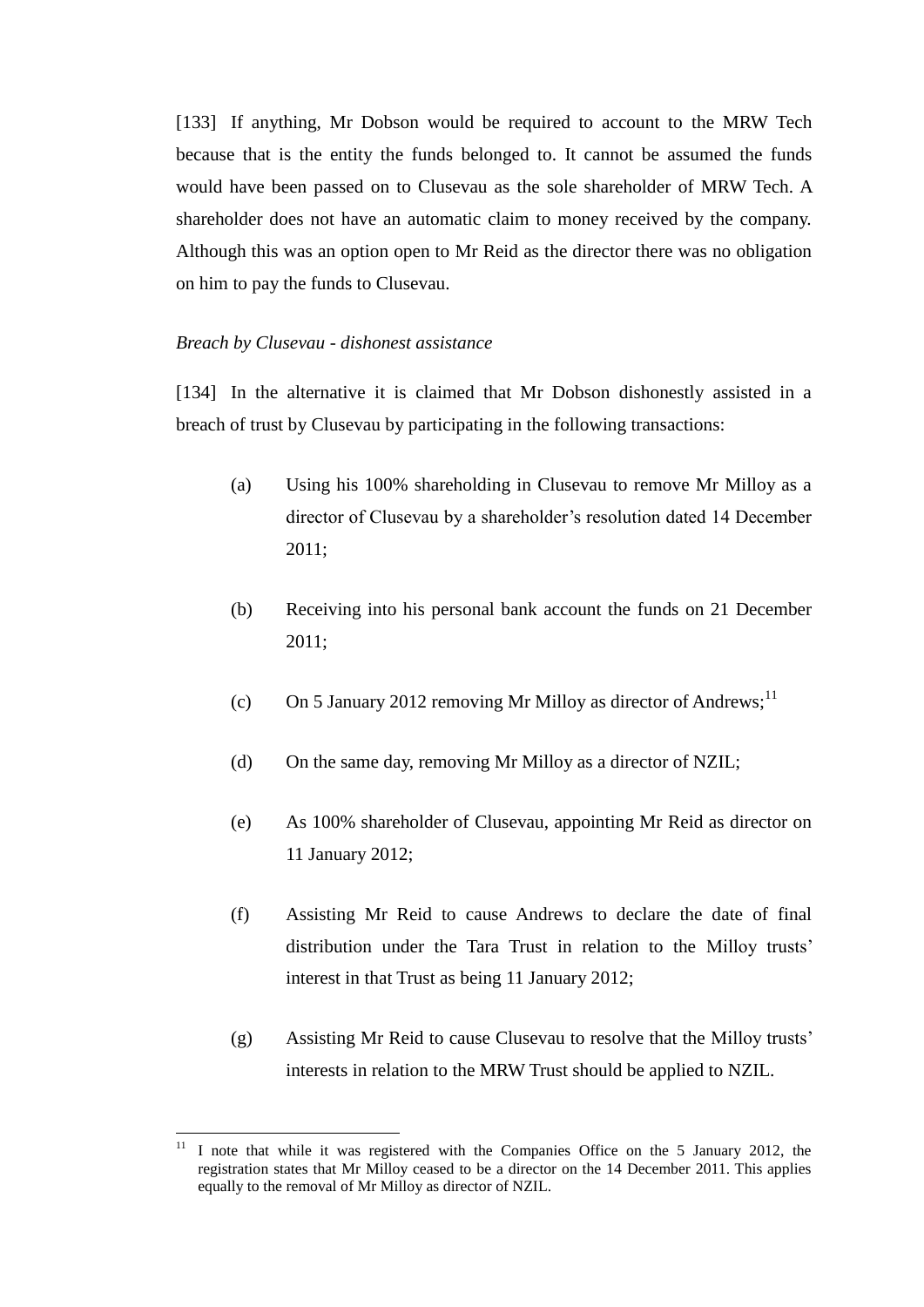[135] The majority of the transactions listed above do not amount to breaches of fiduciary duties on the part of Clusevau. Mr Dobson, as sole shareholder of Clusevau, removed Mr Milloy as director by shareholder's resolution dated 14 December 2011. This was an act undertaken by Mr Dobson as shareholder. It was not an act undertaken by Clusevau. A shareholder will not normally be subject to judicial scrutiny in the exercise of their powers.<sup>12</sup>

[136] It was submitted by the defendant trustees that the removal of Mr Milloy was deliberate; cynically calculated to exclude the Milloy trusts from any right or interest they might otherwise have enjoyed under the MRW and Tara Trusts. As director of Clusevau, Mr Milloy would have had the ability to influence how the money was distributed to the beneficiaries under the MRW Trust if MRW Tech had distributed the money to Clusevau. However, while his removal as a director of Clusevau was no doubt not in the best interests of Mr Milloy because he lost his ability to influence where the funds would be distributed, a shareholder's decision to remove him does not equate to a fiduciary breach on the part of the company.

[137] Additionally, Clusevau was not directly involved in Mr Dobson receiving the money, removing Mr Milloy as director of Andrews, allocating the Milloy trusts' interests under the Tara Trust or removing Mr Milloy as director of NZIL. When, on Mr Reid's instructions, Mr Dobson distributed the funds to Mr Reid for his personal use and to himself for his own purposes, this was a breach of Mr Reid's fiduciary obligation to MRW Tech not to profit as director of that company.<sup>13</sup> Conceivably it also amounts to a breach of Mr Dobson's duty of loyalty and fiduciary duty to act in the best interests of Clusevau. It was not, however, a breach of Clusevau's duties as pleaded as set out at [134].

[138] Despite this, Clusevau was involved in the transfer of the Milloy trusts' interests in MRW Trust to NZIL. Clusevau resolved that the Milloy trusts' interests as beneficiaries of the MRW Trust should be applied to NZIL. This was entirely

<sup>12</sup> *North-West Transportation Co Ltd v Beatty* (1887) 12 App Cas 589; *Remrose Pty Ltd v Allsilver Holdings Pty Ltd* [2005] WASC 251, at [66]-[67].

<sup>&</sup>lt;sup>13</sup> A director may, under the constitution, be entitled to a salary. However it is apparent from his evidence that Mr Reid was not taking the money as a salary. Further it is clear that it was not intended as a loan as he now claims.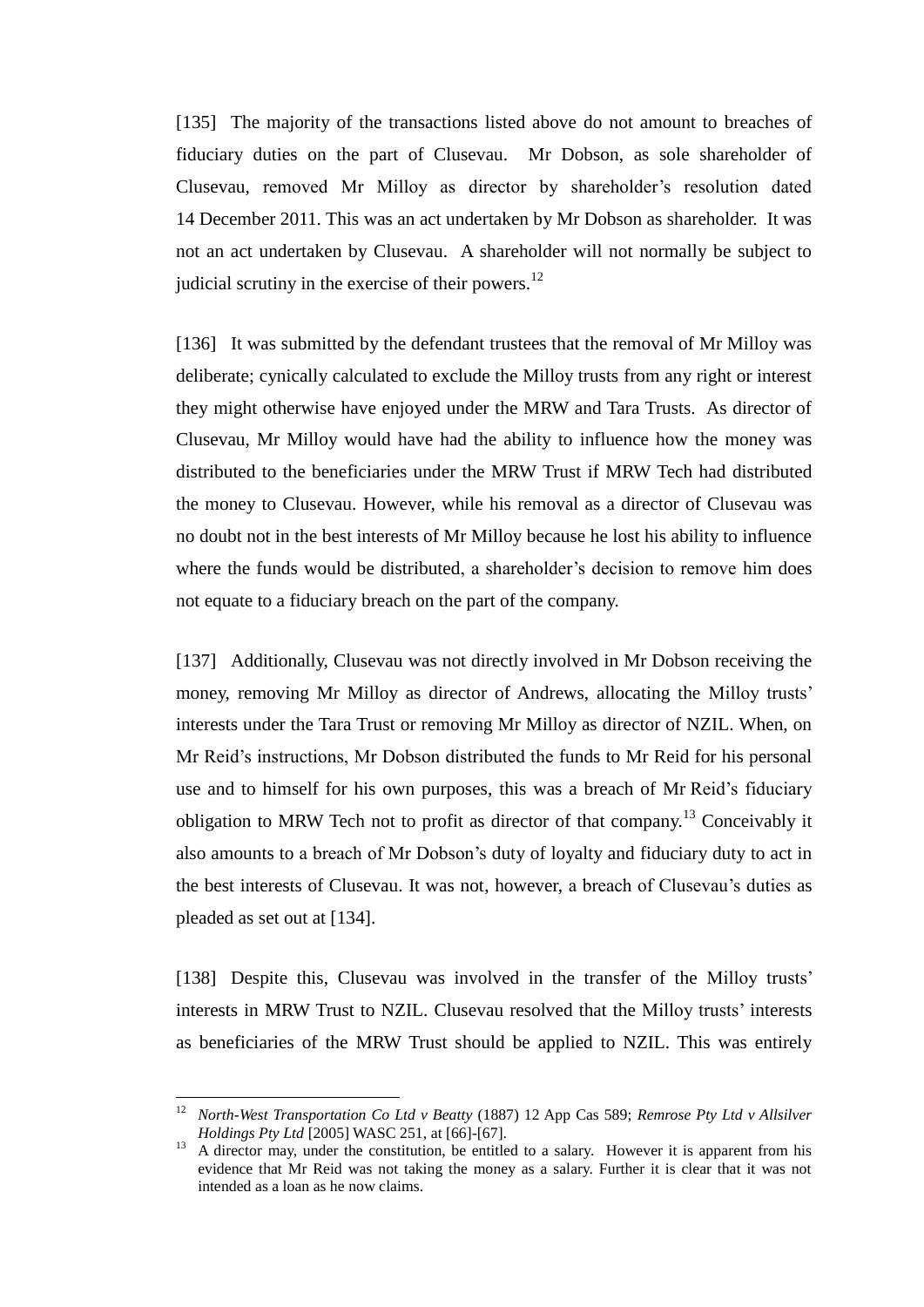within the discretion of Clusevau as NZIL was appointed by Mr Milloy as discretionary beneficiary on 24 July 2000.

[139] A trustee has a duty to act in good faith and in the interests of the beneficiaries. If a beneficiary is aggrieved by a decision of a trustee, application can be made under s 68 of the Trustee Act 1956 for a review of the decision. A decision regarding a discretionary beneficiary is unlikely to be interfered with if made in good faith. To make a decision in bad faith in this context has a broad meaning and includes making a decision for an ulterior motive, taking into account irrelevant considerations, refusing to take into account relevant considerations and acting capriciously.<sup>14</sup>

[140] The principal allegation relative to the act of transferring the interest to NZIL (combined with the prior act of removing Mr Milloy as director of NZIL and removing the Milloy trusts as beneficiaries of the Tara Trust) is that it was undertaken to disentitle the Milloy trusts of their rights and benefits under the corporate structure.

[141] On 13 December 2011 Mr Milloy suggested the money be used to repay the third party lenders. In response, Mr Reid suggested that Mr Milloy should resign from all the companies. On 15 December Mr Milloy agreed to do so "once we sort this out." Mr Milloy was removed as director of Andrews, NZIL, n-Tech, Clusevau, and MRW Tech on 14 December 2011. The funds were paid out to Mr Dobson on 21 December. While I accept Mr Dalkie's submission that Mr Milloy's resignation from CMW and his description of himself as a 'consultant' rather than company director when giving evidence as a witness in the New Zealand litigation in September 2011 infers a decision on his part to withdraw from the businesses in any event, the timing of his abrupt removal strongly suggests that this step was designed to ensure he could not frustrate the distribution of funds to Mr Reid and Mr Dobson.

[142] On 10 January 2012 Mr Milloy emailed Mr Reid and Mr Dobson informing them he knew the funds had been paid out and seeking an explanation. The following day Mr Reid declared 12 January 2012 as the final distribution date for the

<sup>&</sup>lt;sup>14</sup> Wrightson Ltd v Fletcher Challenge Nominees Ltd (1998) 1 NZSC40, 388 (HC).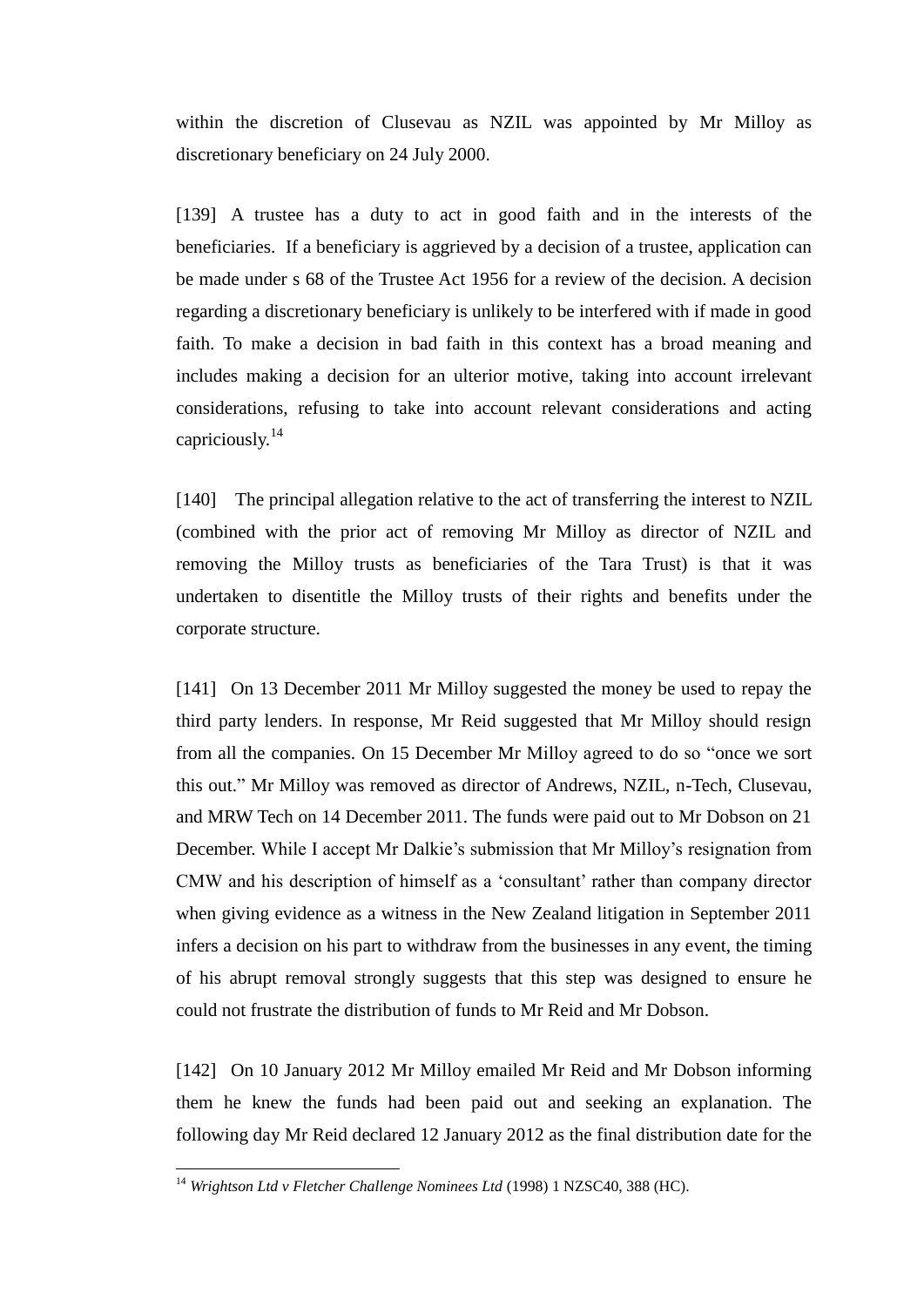Milloy's interests under the Tara Trust. On 12 January Mr Reid, as sole director of Clusevau, caused Clusevau to pay, apply or transfer "to New Zealand Investments Limited the whole of the capital of the [Milloy] Sub Trust Fund". It is claimed the removal of the Milloy interests under the Tara Trust and the allocation of his subtrust under the MRW Trust was undertaken to prevent or frustrate any claim of entitlement. Prior to the final distribution of the Milloy interests under the Tara Trust, as beneficiaries of that trust, the Milloy trusts had an interest in NZIL. However, due to the declaration of final distribution this entitlement was lost. As a consequence it is claimed the decision to declare the date of final distribution under the Tara Trust in relation to the Milloy trusts' interests under that trust was made in bad faith.

[143] This allocation was a distribution to a discretionary beneficiary and only affected the capital in the Milloy sub-trust on the date of allocation. It did not affect any ongoing interest in the sub-trust.

[144] I am satisfied on the evidence that the combination of removing Mr Milloy's beneficial interest in and control of NZIL and the decision to allocate that sub-trust capital fund was designed and intended to dishonestly deprive Mr Milloy of any entitlement to the sub-trust's funds.

[145] I must be satisfied that a loss flows from this breach.<sup>15</sup> The defendant trustees claim the loss flowing from a breach of Clusevau's duty as trustee is 50 per cent of the funds. The difficulty for the defendant trustees is that on the date the money was transferred, the sub-trust did not hold any part of the funds because they were never transferred to the MRW Trust and thence the sub-trust. The capital allocated to the sub-trust was unrelated and unconnected to the funds originally paid to n-Tech. It follows that the loss pleaded, the funds, cannot flow from this breach.

[146] Even if I am wrong, I am not satisfied that the entitlement claimed by the defendant trustees is established. Mr Hollyman submitted the Milloy trusts were entitled to a share of the funds for the following reasons:

<sup>15</sup> *Pryor v Bulley* [2013] NZCA 559 citing *BNZ v NZ Guardian Trust Co Ltd* [1999] 1 NZLR 664  $(CA)$ .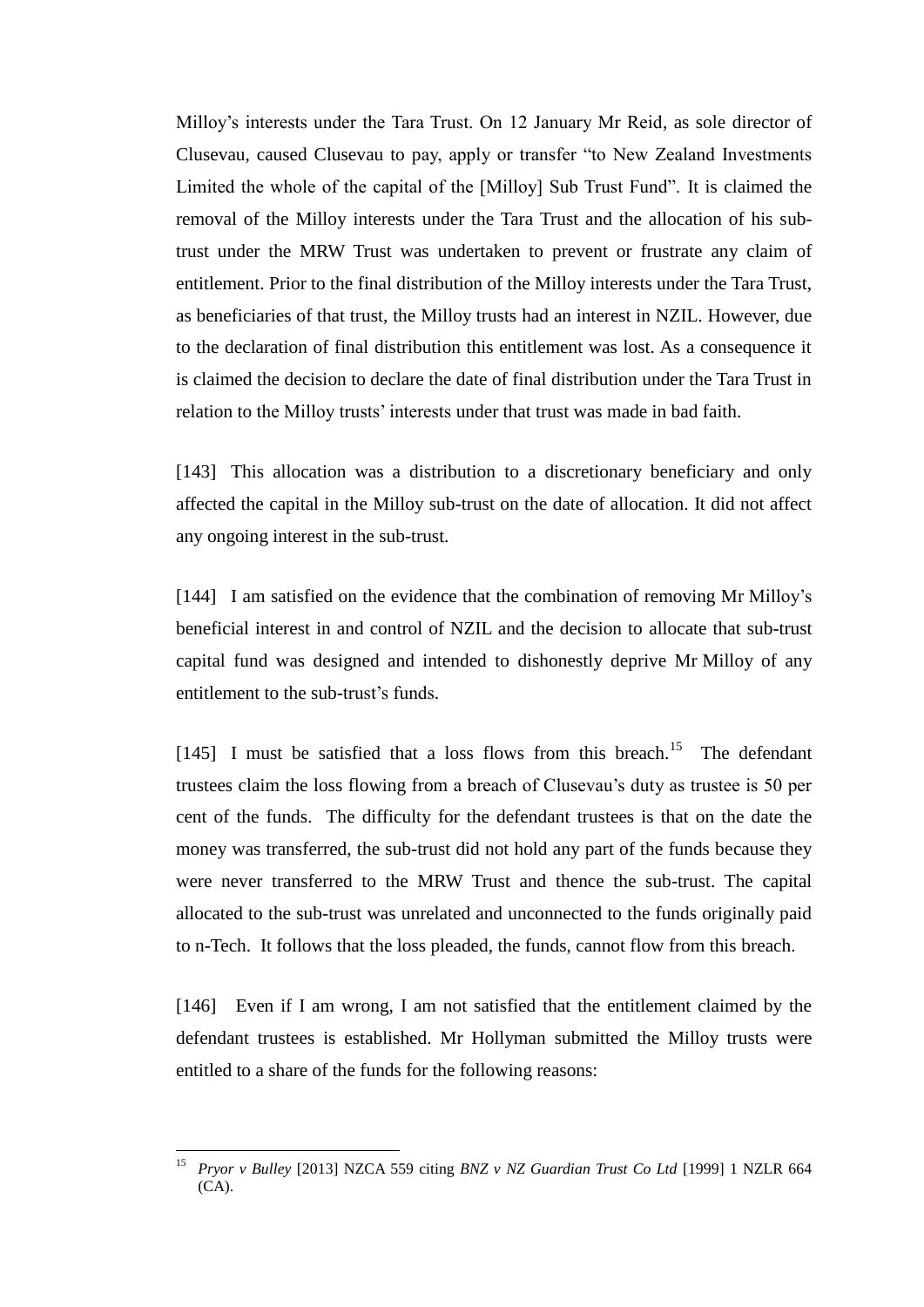- (a) At the time, both Mr Reid and Mr Dobson accepted that the Milloy interests would be entitled to a proportion of the funds.
- (b) The corporate group operated largely for the benefit of Mr Milloy and Mr Reid.
- (c) There would have been an equal division of the proceeds. In support of this Mr Hollyman referred to:
	- (i) The equal shareholding in CMW;
	- (ii) The equal ownership (through Trusts) of the Tara Trust and MRW Trust;
	- (iii) The equal financial role which the Milloy and Reid interests played in numerous aspects of the corporate businesses;
	- (iv) Mr Reid's description of Mr Milloy as his business partner;
	- (v) The lack of indications to the contrary.

[147] The essence of the defendant trustees' claim is that the Milloy interests were ultimately and beneficially half owners of the various corporate entities. While the evidence supports Mr Hollyman's submission that prior to 14 December, when Mr Milloy was removed from the various corporate entities, Mr Reid had indicated that Mr Milloy and Mr Dobson were entitled to a share, Mr Milloy's entitlement is not supported by the corporate structure.

[148] The Milloy trusts are not beneficiaries under the MRW Trust. Under the original MRW Trust Deed of 1995, three sub trusts were created. Each was headed by a 'Principal Family Member', namely John Reid, Jilnaught Wong and Hugh Milloy. The funds were required to be distributed in nominated proportions between the three sub-trusts. Each trust fund had discretionary beneficiaries which included the Principal Family Member and their families. On 20 March 1995 Mr Milloy consented, as did the two other Principal Family Members, to remove the persons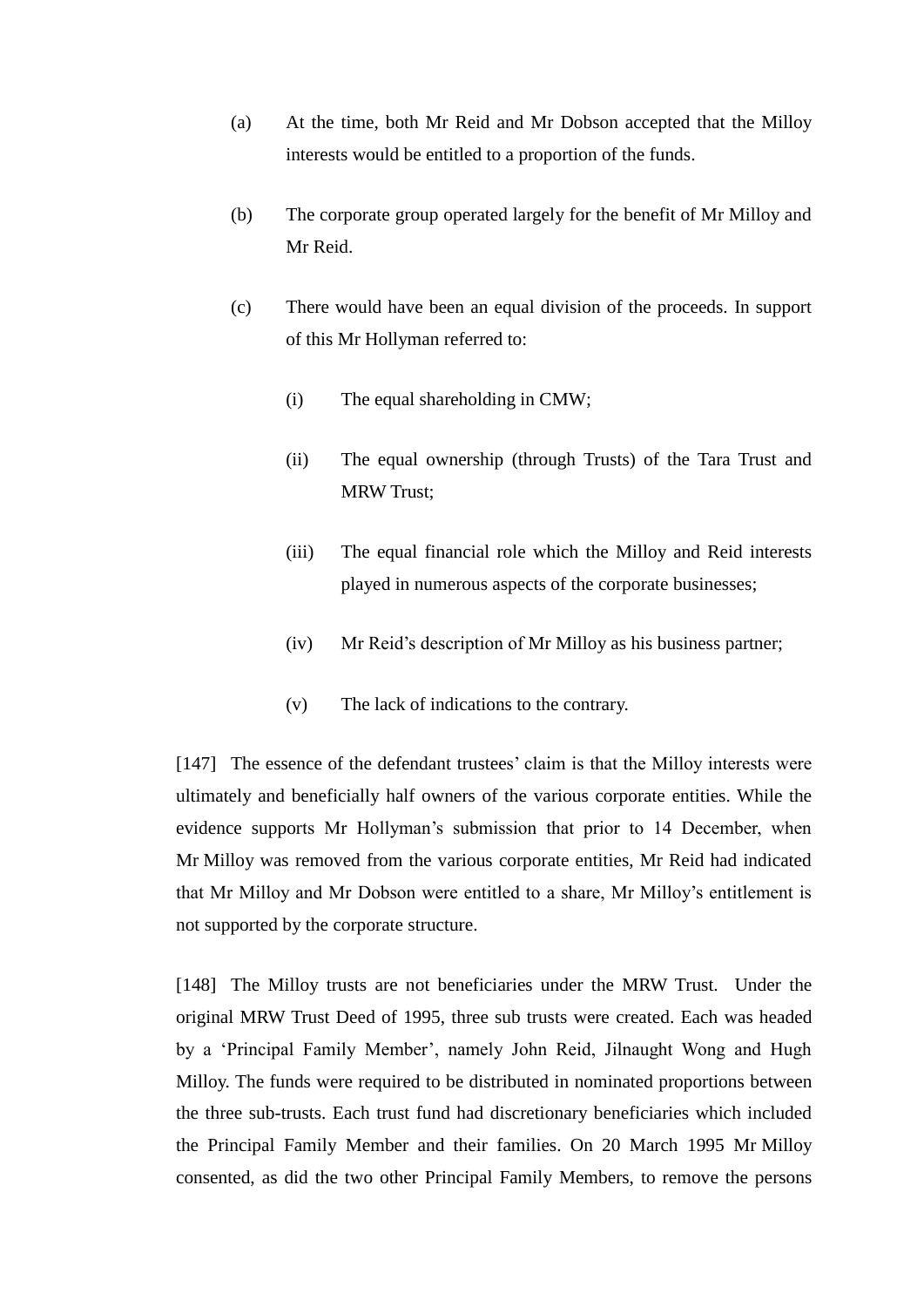defined in (a) to (j) of the definition of Discretionary Beneficiary. Mr Reid said he believed this amendment was for tax purposes. The persons removed from the definition included the Principal Family Member and his family. Subclause (k) of the definition allowed for "any trust which includes for the time being among its beneficiaries (contingent or otherwise) any Discretionary Beneficiary or any issue of any Discretionary Beneficiary."

[149] The effect of this provision is that as at December 2011 there had to be at least one beneficiary common to both a defendant trust and to the MRW trust in order to qualify under subclause (k) as a Discretionary Beneficiary. Mr Milloy gave evidence he believed he was not a beneficiary but that his wife and children probably were. As none of the beneficiaries of the Hugh Milloy Trust and Helen Milloy Trust remained beneficiaries under the MRW Trust beyond 20 March 1995 the trusts are not, in themselves, discretionary beneficiaries.

[150] It follows the counterclaim cannot succeed irrespective of whether fiduciary breaches occurred. No loss flowed to the Milloy trusts from the MRW Trust Deed or under a s 68 review as a result of the breach.

[151] While this may appear an unsatisfactory outcome for Mr Milloy it is the result of the decision to structure his companies and trusts in this manner. The reality is he is not a beneficiary under the MRW Trust, and neither are the trusts related to him. He thus has no legal entitlement to the funds.

# <span id="page-39-1"></span><span id="page-39-0"></span>**IV SUMMARY OF CONCLUSIONS**

#### <span id="page-39-2"></span>**The plaintiff's claim**

[152] I have made the following findings in respect of the substantive claim:

- (a) There was no implied or express agreement for unequal sharing.
	- (i) A 'no loss' agreement did not exist between Messrs, Reid, Milloy and Dobson.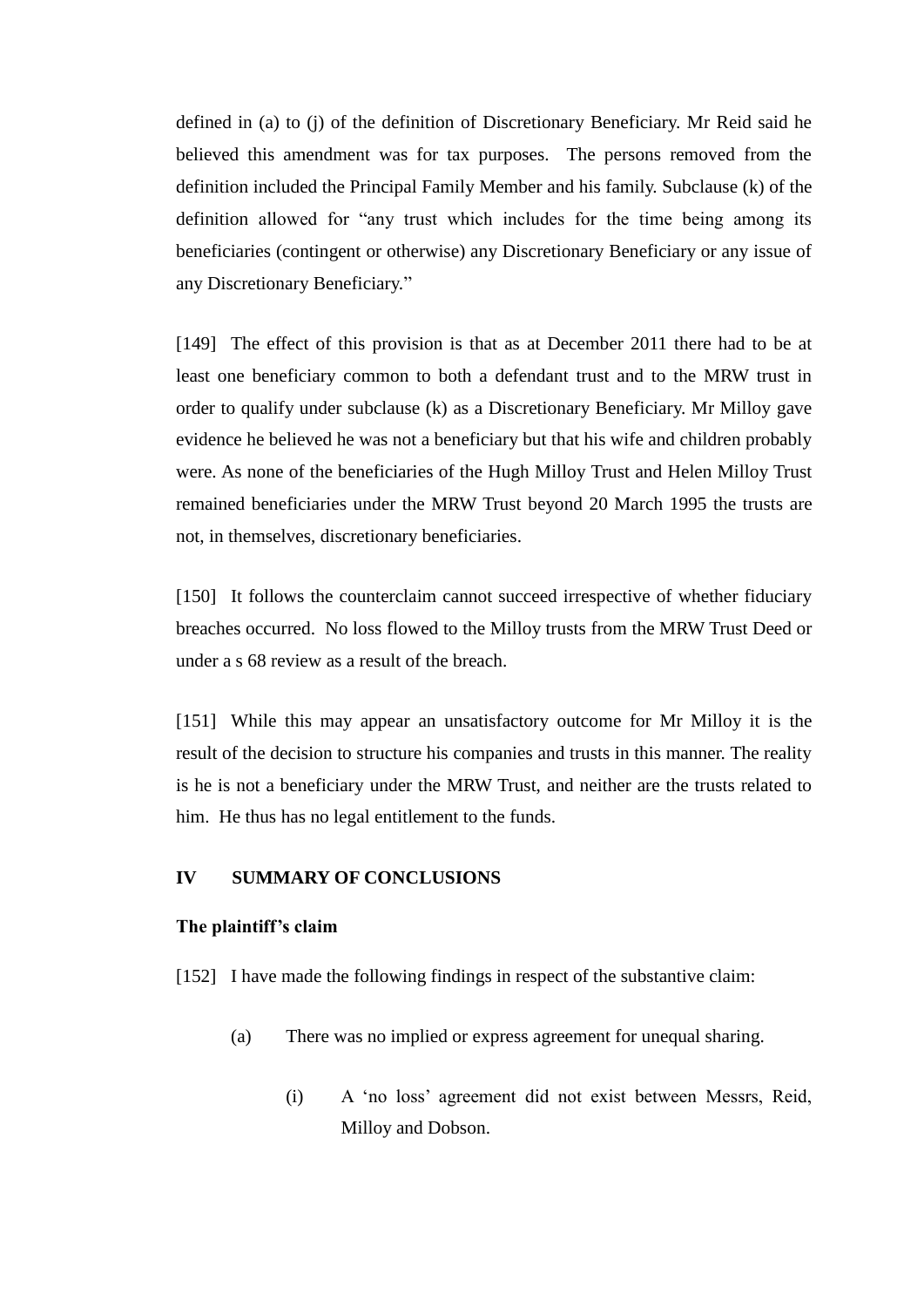- (ii) The 2007 DOCI and the 2009 loan agreement did not operate as express or implied agreements.
- (b) There was a clear intention of unequal sharing based on the 2007 DOCI proportions.
- (c) In any event, unequal sharing on the basis of the 2007 DOCI proportions is just.
- (d) The agreement between Mr Dobson and the Reid Trust does not alter the shareholding arrangements.
- (e) Mr Dobson is required to pay a proportion of the interest payment made by Mr Milloy and a contribution to the CMW payment.
- (f) Relief is appropriate.

[153] Based on these findings, counsel are to determine the appropriate quantum owed to Mr Dobson by the defendant trustees. I reserve leave for the parties to apply by way of memoranda for the making of formal orders.

# <span id="page-40-1"></span><span id="page-40-0"></span>**The counterclaim**

- [154] In respect of the counterclaim, I made the following findings:
	- (a) the funds were not tagged for the specific use of John Reid;
	- (b) the only breach of Clusevau's duties was the transfer of the MRW Sub-Trust fund to NZIL;
	- (c) the claimed loss did not flow from this breach; and
	- (d) in any event, the Milloy trusts are not beneficiaries under the MRW Trust and therefore have suffered 'no loss'.